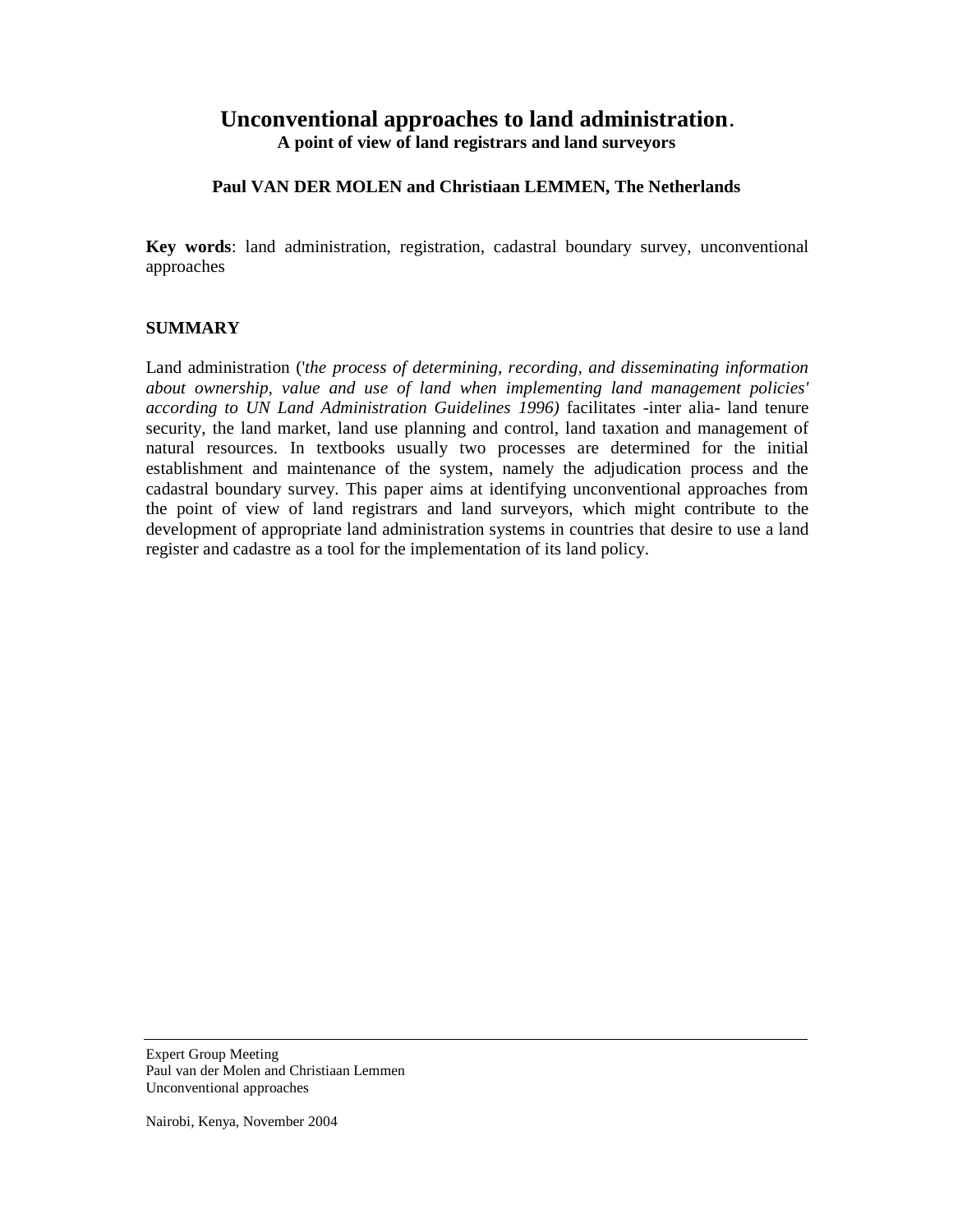# **Unconventional approaches to land administration.**

**A point of view of land registrars and land surveyors** 

# **Paul VAN DER MOLEN and Christiaan LEMMEN, The Netherlands.**

# **1. RATIONALE FOR THIS PAPER**

Worldwide land registration and cadastral boundary survey is the domain of land registrars and land surveyors. They apply the (land) law with regard to the definition of property rights, the procedures for establishment, transfer and abolishment of property rights, the registration process and the cadastral boundary survey. The basic legal concept of many conventional land laws is individual property, although the rightful claimant might be a group in the form of a legal entity, which is defined in the law as a nonnatural person. Regarding the spatial unit of exercise of property rights, many existing land laws recognise an individual plot of land, the so-called cadastral parcel.

The reference for land registrars and land surveyors therefore is the *individual* property right that is exercised on an *individualised* land parcel with accurately known boundaries. An exemption here is made for some common law countries, which apply the general boundary rule which is a graphical indication of the boundary on a large scale topographic map, such as applied in England and Wales.

In annex 1 we explain our understanding of what 'land administration' is, and which purposes it serves.

In annex 2 we attempt to understand the status of land administration systems throughout the world.

Based on these two sub-studies, we conclude that there is a need for the development of a variety of land administration arrangements that better fulfil the needs of a particular society.

Additionally, we try to develop some concepts that might be useful for land registrars and land surveyors for a better understanding of the role of land administration in a society and for a better understanding of options that are eligible to be applied.

# **2. LAND ADMINISTRATION AND ITS PURPOSE**

Based on the sub-study in annex 1 we consider that the land administration activity – in whatever form- is not as an end in itself, but is a tool serving certain purposes. With other words, investments in land administration systems should be justified by their functions in society. Those functions might be the improvement of land tenure security, better functioning of the land market, more profitable land taxation, better land use planning,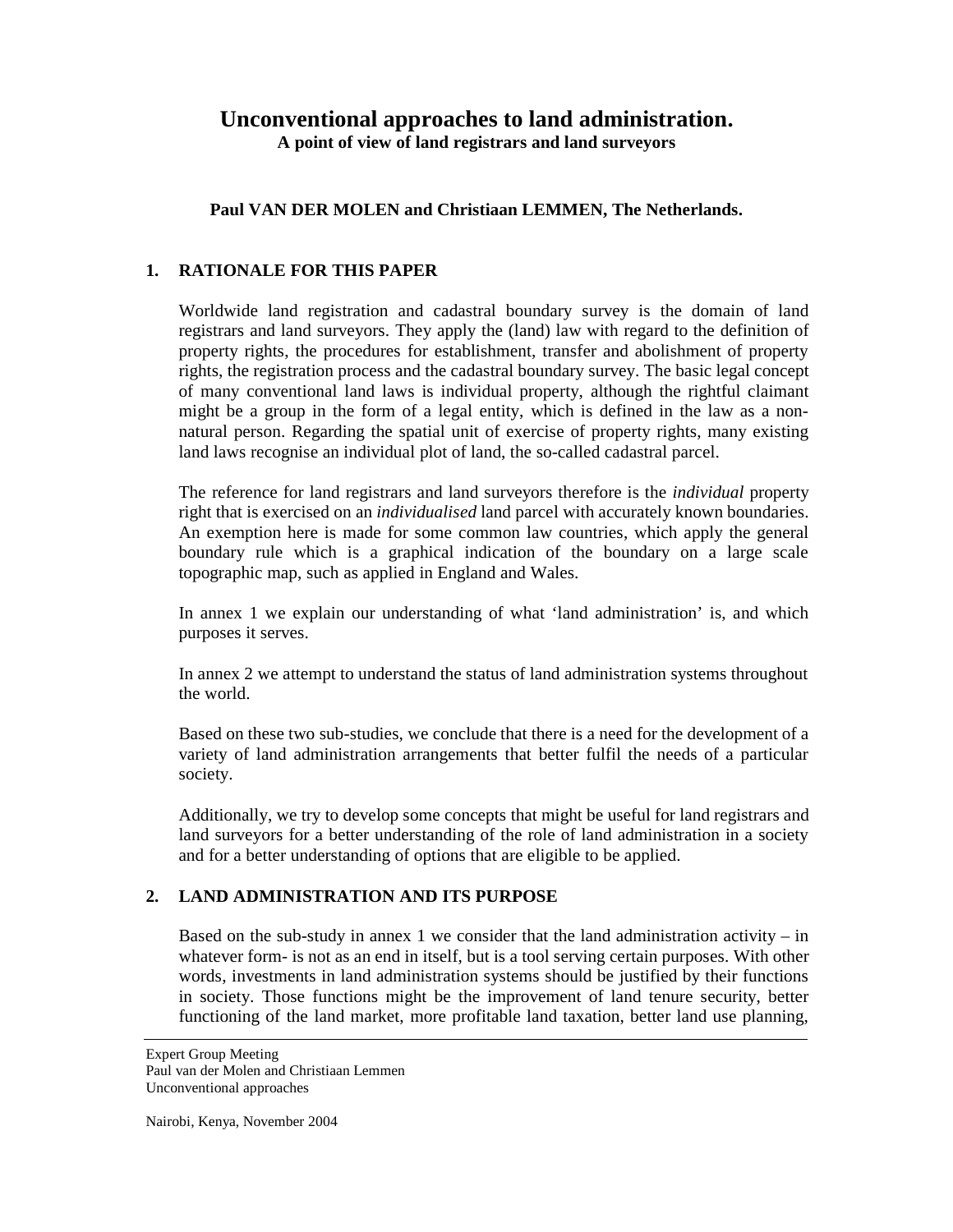development and control, better management of natural resources, better land reform and land redistribution etc. These functions are de facto the instruments a government has at its disposal to implement a land policy, defined as 'the whole complex of socio-economic and legal prescriptions that dictate how the land and the benefits of the land are to be allocated' (UN/ECE 1996). No need to say ideological elements might come in here. In the form of a diagram we model this understanding as follow.



On one hand this diagram is in line with the finding that land administration has no sense, when it is not embedded in a wider development policy (Deiniger, 2003). On the other hand the diagram shows that investments in land administration systems must be justified by their functions for land policy instruments. Ultimately the idea is that if people consider their land tenure as sufficiently secure, no land market exists, no land tax is levied etc., there might be no justification for land administration system.

### Recommendation 1:

*The legal and technical system specifications differ dependent of the purposes of the system (van der Molen, 2003). Land registrars and land surveyors should design land administration systems that are not more complex and accurate than strictly needed for the purposes that have to be served.* 

Societies develop. Firstly a society will develop with regard to the above mentioned land policy instruments. Where no land market existed before, a market might develop. Where no land use planning took place, the authorities might take interest in planning and developing land use. Where people experience secure land tenure, there might occur deterioration of security for various reasons. That means that the functions of land administration systems might develop in correspondence with those developments. Apart

Expert Group Meeting

Paul van der Molen and Christiaan Lemmen

Unconventional approaches to land administration.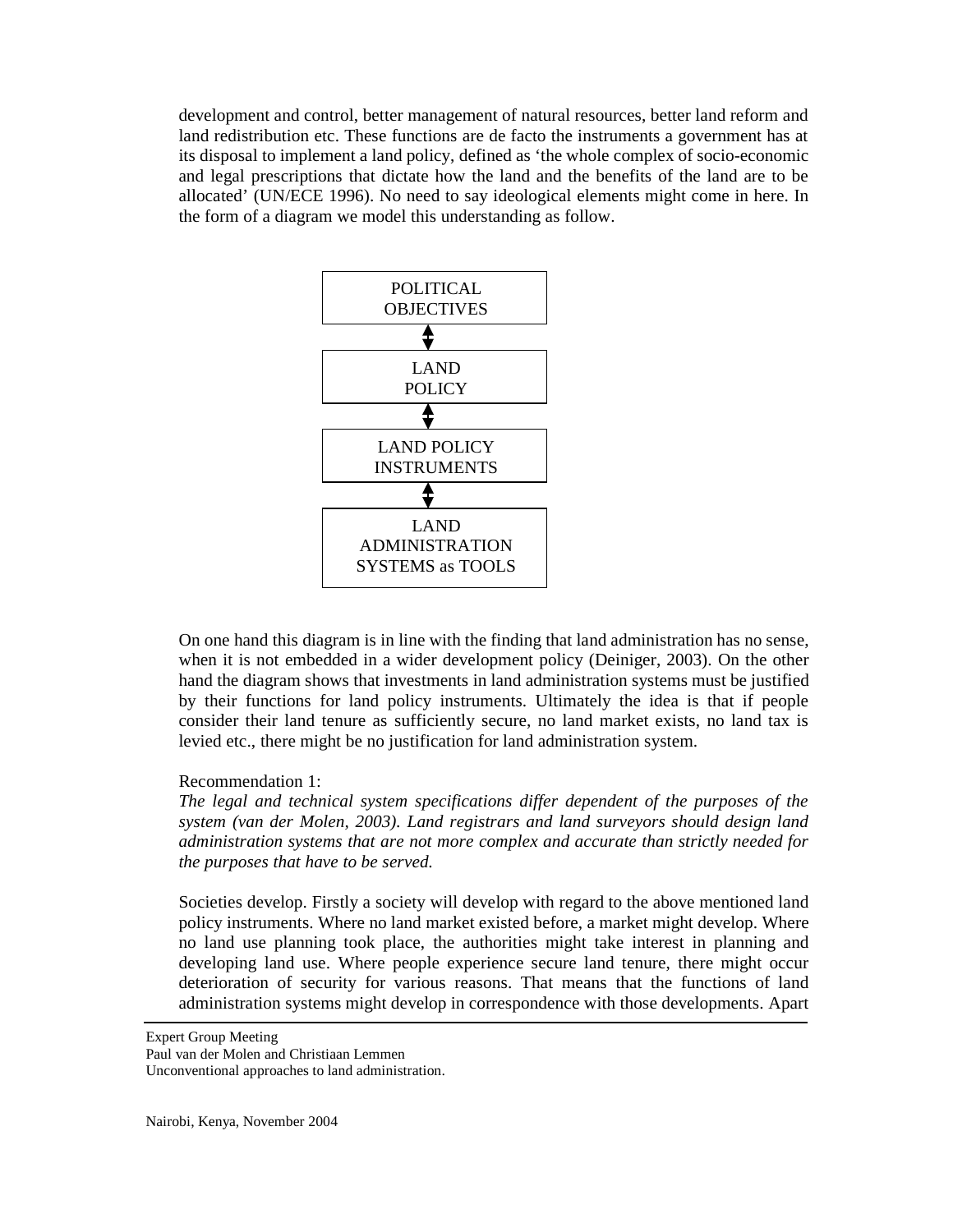from that, land administration systems are anyhow operating in dynamic environment. This goes further than the regulated changes caused by transfer of property rights, and parcel subdivisions. It pertains to new forms of rightful claimants, new rights to land and new forms of spatial units.

### Recommendation 2:

*Starting with a simple system could be an appropriate approach in system design. The dynamic nature however causes extra requirements to flexibility and scalability. This safeguards the sustainability of the investments in such systems.* 

# **3. STATUS OF LAND ADMINISTRATION IN THE WORLD**

At present there is no systematic worldwide monitoring of land administration activities, although FIG Commission 7 is making some endeavours to provide for monitoring of this nature (benchmarking symposium Gävle 2001, benchmarking booklet (reference to be included), standardised country reports –see [www.cadastraltemplate.org-](http://www.cadastraltemplate.org-)). Nevertheless the simple survey in appendix 2 provides a basis for some cautious conclusions.

From the inventory we conclude that land administration is almost always restricted to land tenure based on conventional common law and civil codes (*statutory land tenure*); land administration systems would appear to have difficulties with catering for other forms of land tenure. The legal significance of the registration of land and the concomitant benefits (if any, since their nature depends on the institutional context) is consequently not always apparent to the population of the country concerned. Governments underestimate the importance of communal land tenure, and their recognition of common ownership patterns and implementation of a commensurate system of registration may well be at least as cost effective – and possibly even more cost effective.

Land tenure arrangements are both complex and locally determined. They cannot readily be replaced by statutory forms of land tenure. Many examples are known of populations which continue to exhibit their traditional conduct even after their government has introduced new statutory forms of land tenure and the registration of land (von Benda-Beckmann, 1991) (Bruce & Migot -Adholla, 1993). In other words, these new forms of land tenure are alien to the population, probably because they are not compatible with the country's traditional societal structure.

### Recommendation 3:

*The reform of land tenure needs to take account of the prevailing standards and values in the country's society.* 

The allocation of duties, responsibilities and competencies in public administration (inclusive of land registration and cadastral systems) is not always commensurate with the public's understanding of the structure of their society, as a result of which they do not always feel an affinity with the organisation of their government.

Expert Group Meeting

Paul van der Molen and Christiaan Lemmen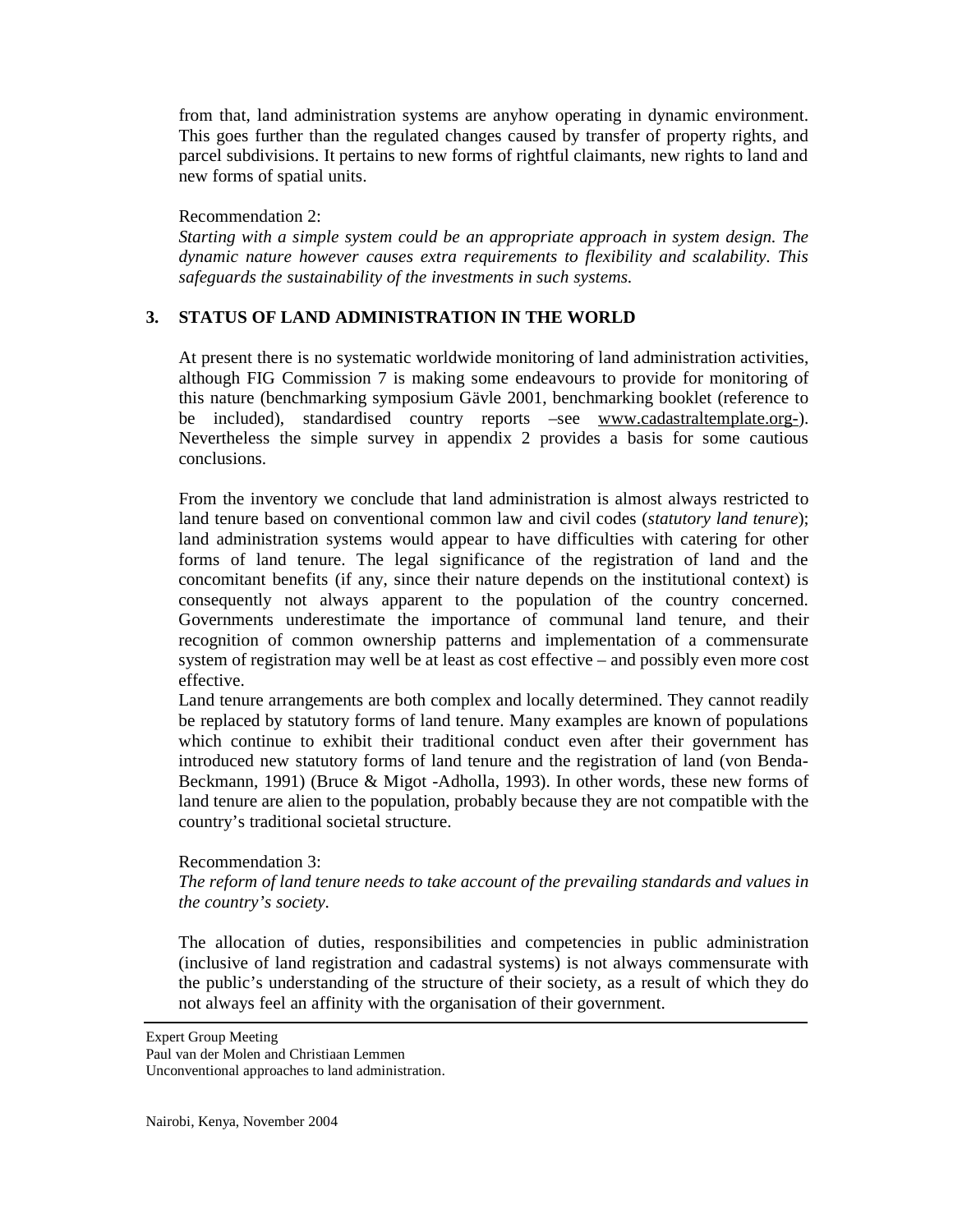#### Recommendation 4

*Land administration agencies need to take account of the population's perception of their governance structure.* 

Some governments fail to enforce their (land) legislation with the appropriate stringency, which in turn results in uncertainty and insecurity in society with respect to their rights to and interests in land. Careful consideration should be given to new forms of land tenure, since they will need to be maintained for a long period of time. Land-tenure reforms that are carried out without due caution can have a devastating effect on the confidence of the population.

### Recommendation 5

*Land-tenure reform is not without risks, and it is imperative that new systems can be implemented without a need to make subsequent amendments to correct errors in the system.* 

Some governments immediately endeavour to achieve the ideal objective of a land administration system, i.e. individual state-guaranteed titles to land together with accurate demarcations of the boundaries of the parcels of lands. However an endeavour to achieve such an objective will impose a heavy and long-term burden on the government's policy and budgets.

Recommendation 6

*An approach based on the introduction of a simple system followed by a gradual migration to the more complex ultimate system is manageable.* 

# **4. UNCONVENTIONAL RELATIONSHIP MEN-LAND APPROACHES**

Although the rigidity of the 'Western' approach is often challenged (e.g. Bruce & Migot-Adholla, 1993) the four World Bank seminars on land policy held in Budapest (reference), Kampala (reference), and Phnom Penh exhibit (reference), in our opinion, a major breakthrough with respect to the recognition of what have been referred to as *indigenous systems of land tenure*, i.e. customary tenure and other forms of non-formal tenure. The World Bank states that 'it now is widely recognised that the universal provision of secure land rights within a country does not require uniformity of the legal arrangements, and that there is some form of consensus on the desirability of having legal recognition for customary forms of tenure and land right for the indigenous people; the Bank recently devoted greater attention to the sustainable management and evolution of customary tenure systems; communities should be allowed to choose between different types of tenure' (Worldbank, 2001).

Expert Group Meeting

Paul van der Molen and Christiaan Lemmen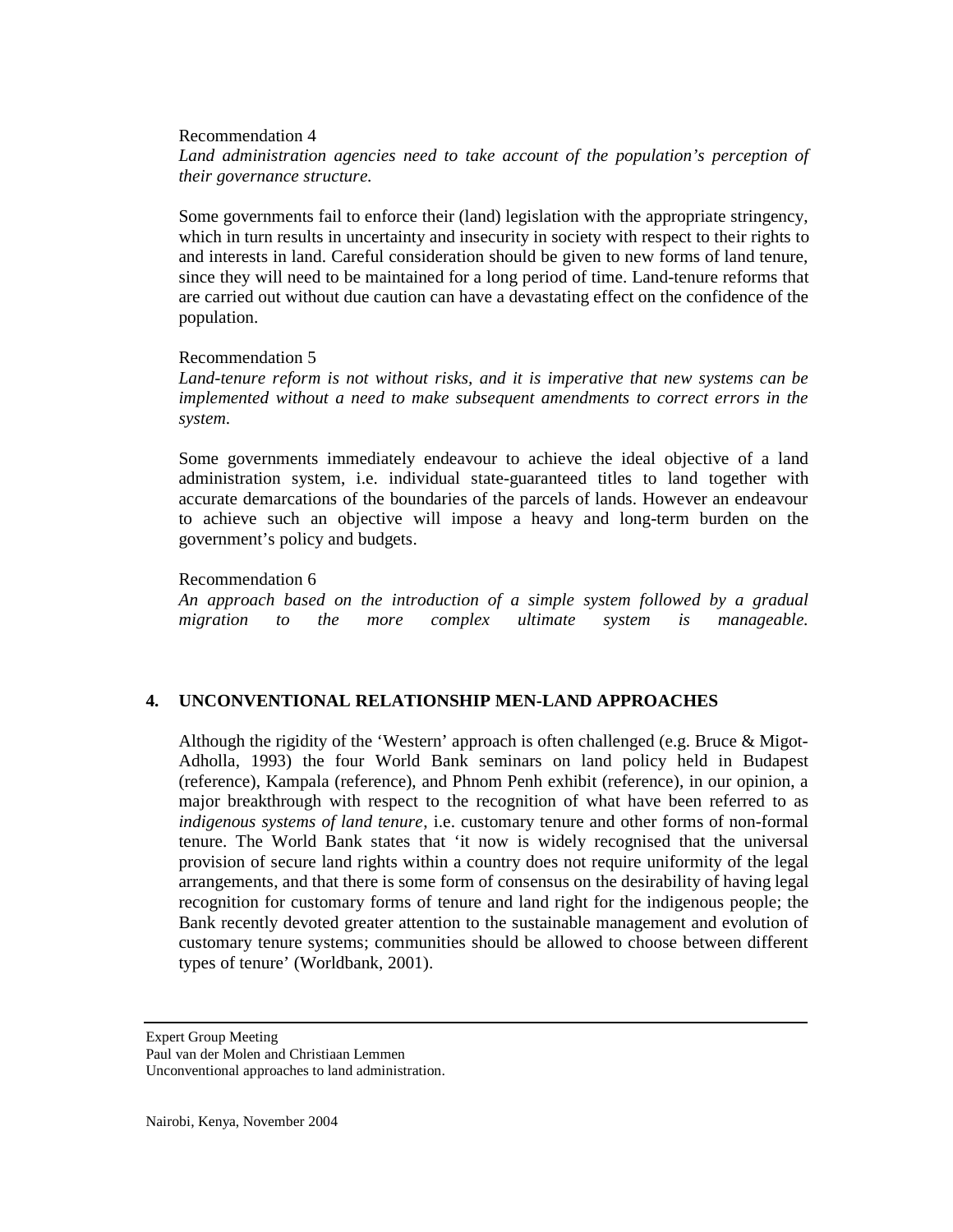### Recommendation 7 *Land administration systems should be able to accommodate various land tenure arrangements.*

Experience reveals that some countries develop land legislation, which endeavours to integrate customary tenure within the formal system. Bosworth (2002) reports on Uganda where the Land Act enacted in 1998 provides for methods to adjudicate on customary rights and the issue of certificates of customary ownership and occupation certificates for tenants on *mailo* land as well as the establishment of a Land Fund to assist in the marketbased transfer of rights between tenants and landowners. These certificates will be mortgageable. Consequently the Act recognises group rights to land by means of the registration of communal land associations with elected management committees. Quadros (2002) reports on Mozambique, where the new Land Act, 1998, recognises customary rights in the form of co-titling and the need to consult with the local communities as part of the authorisation process for new investments.

In Namibia a new Land Law is pending that will address the broad issues of communal land reform by means of the creation of regional land boards (Pohamba, 2002).

Van den Berg (2000) states that under a new Act in South Africa communal titles can be granted to Communal Property Associations.

In Bolivia the INRA Act (1996) (Ley Instituto Nacional Reforma Agraria) provides for the recognition of *Tierras Comunitarias de Origen* (TCOs), i.e. land belonging to indigenous groups (Zoomers, 2000).

#### Recommendation 8

*Land administration systems should cope with new forms of statutory tenure.* 

The recognition of customary rights also devotes attention to rights of sheep and cattle farmers. In many countries there are serious conflicts between traditional nomadic sheep or cattle farmers and arable farmers about grazing and farming lands (such as Kenya, Tanzania, Rwanda). Tanzania's new village Land Act provides for the sharing of pastoral and agricultural land by sheep and cattle farmers and arable farmers on the basis of adjudication and mutual agreements (Mutakyamilwa, 2002). In analogy with pastoral rights, the problem of overlapping rights has yet to be resolved in many countries.

#### Recommendation 9

*Land administration should not neglect rights of others.* 

This brings us to the issue of the nature of the spatial unit, which forms the basis for registration. Objects on which customary rights are exercised are not always accurately defined (Neate, 1999). Within this context Österberg (2002) advocates a flexible and non-traditional approach to the spatial component. Land rights might pertain to a relationship with the land that is in accordance with the standards and values of the relevant community, although these rights will need to be defined to provide third parties with meaningful information. In these situations the parcel of land, i.e. the object on which the rights are exercised, might be defined in a manner other than accurate land

Expert Group Meeting

Paul van der Molen and Christiaan Lemmen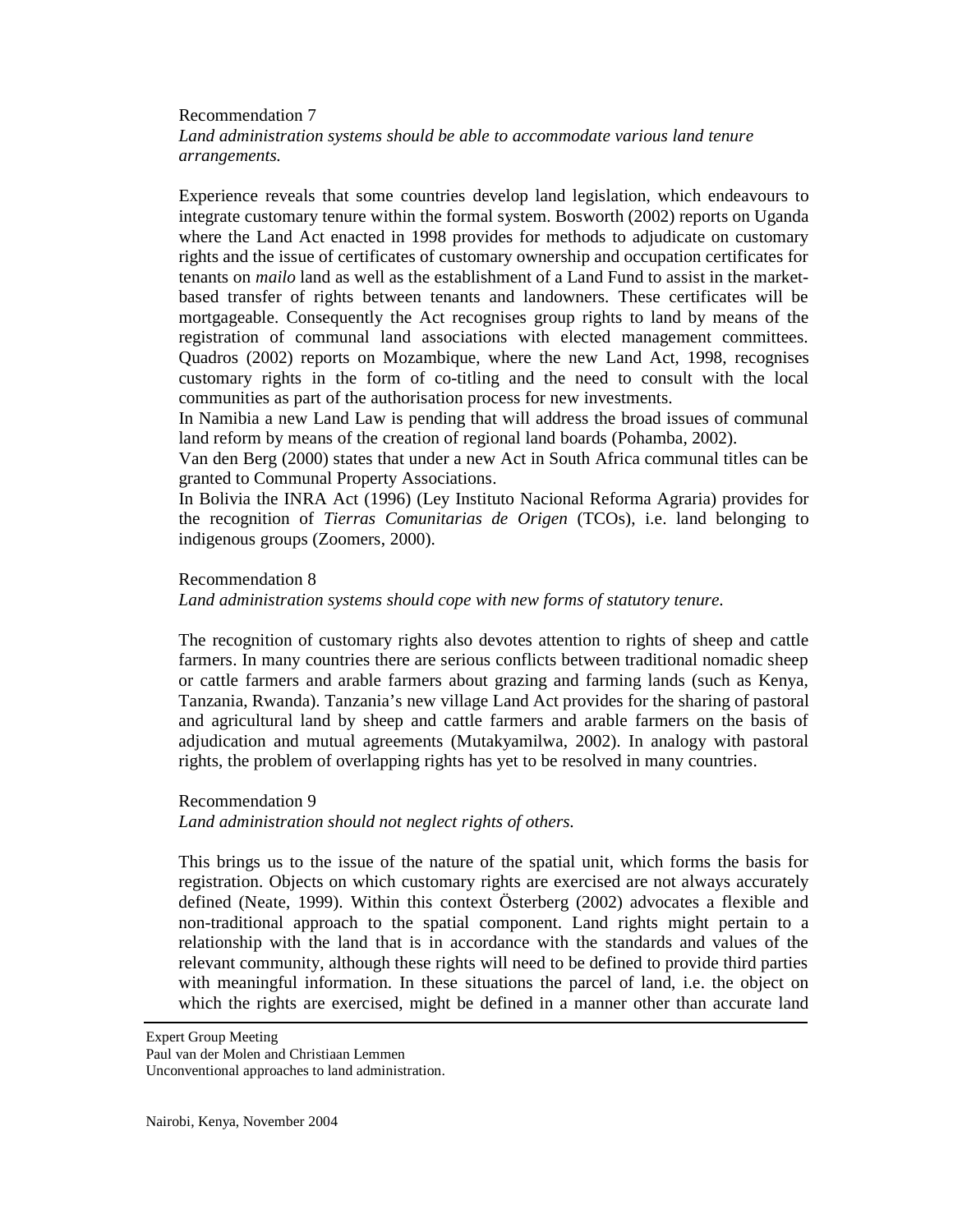surveys and geometrical measurements. Österberg (2002) shows pro's and con's of various perspectives.

Fourie (2002a, 2002b) notes that non-cadastral information should be integrated in spatial information systems since 'the high accuracy's and expensive professional expertise associated with the cadastre has meant that there is too little cadastral coverage in Africa'.

### Recommendation 10

#### *Land administration systems should be able to accommodate a variety of spatial units.*

In the absence of an in-depth understanding of land tenure arrangements it will prove difficult, if not impossible, to identify the processes involved in the determination, recording and dissemination of information about tenure arrangements required for the provision of the services needed to ensure for the requisite security of tenure, markets, planning, taxation and management of resources.

When viewed from a land-tenure perspective land administration systems entail the registration of the existing land tenure in a manner which imparts a given added value – i.e. the certainty offered to the persons possessing registered rights that those rights will remain in force until such time as they might be revoked in a legal and comprehensible manner. In our opinion the meaning of the term *legal* within this context should be understood as any system of standards and values that offers transparency, reliability and predictability to the relevant community. This in turn implies that customary rights or indigenous standards should be regarded as being fully eligible for land registration and cadastral purposes. In fact this also needs to extend to what are referred to as *informal settlements* (irrespective of their precise nature); these should also be eligible for the purposes of registration of titles to land, subject to the proviso that the land relationships are generally accepted and perceived as being legitimate within society – i.e. provided that the relevant society regards the rights to land as being legitimate, and provided that the population is familiar with the rules pertaining to the allocation, acquisition and transfer of land. This once again demonstrates that in essence it is possible to register or maintain records of relationships between man and land irrespective of the nature of the country's jurisprudence; this ability offers opportunities for the integration of statutory, customary and informal arrangements within land administration systems. In fact the converse is actually true; the registration and recording of relationships between man and land will be meaningless when those relationships are not accepted and the standards and values pertaining to those arrangements lack transparency, reliability, and predictability. In such situations the system is comprised of nothing more than the maintenance of records of the persons who make use of the land, i.e. records of a form of pseudophysical attribute of specific parcels of land. The land administration system will then contain solely factual information without a legal basis.

#### Recommendation 11

*A land administration system is more than a GIS because it represents social relationships which are meaningful in a society, and not attributes to a geographical object only.* 

Expert Group Meeting

Paul van der Molen and Christiaan Lemmen Unconventional approaches to land administration.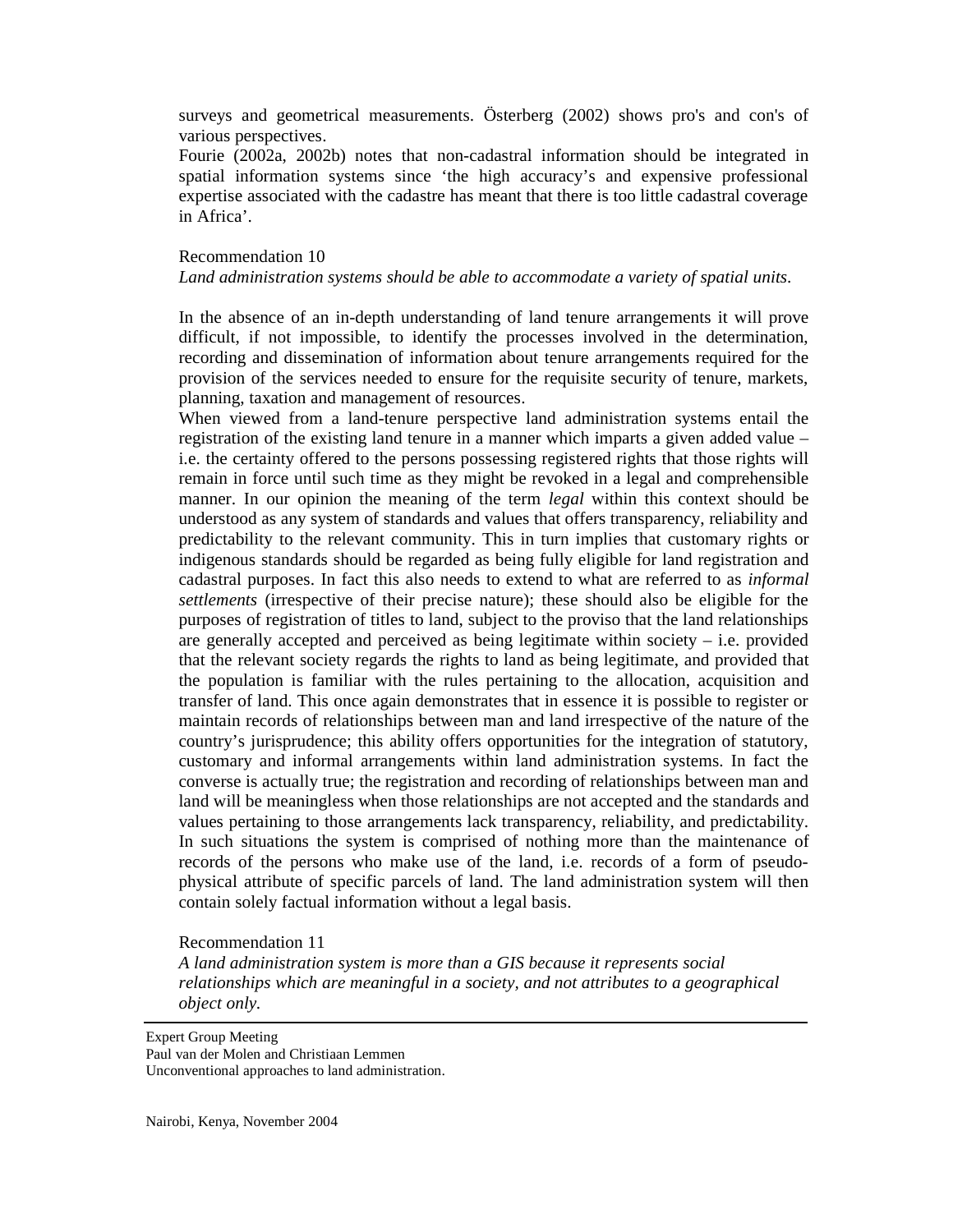Governments are, irrespective of the situation in the relevant country, exhibiting an increasing tendency to incorporate some form of recognition of customary land tenure in their land legislation. These measures provide for the registration of these rights to land in their existing land administration system or, in some cases, in separate 'official' registers (such as native title registers) (Neate, 1999). This would appear to be preferable to the imposition of a foreign land tenure system on a society with its own land standards and values, as is also apparent from Bruce & Migot Adholla's discussion of the *replacement paradigm* or *adaptation paradigm* (1993). However in some situations it may well be necessary to replace these rights, i.e. in the event of the collapse of customary structures as a result of:

- population pressures resulting in the implementation of personal forms of land tenure;
- the scarcity of land, thereby rendering the traditional allocation of land impossible;
- the need for credit for smallholders
- the growth in land-market initiatives
- the increasing migration of the population
- the development of conflicts between the customary groups at the periphery of their lands
- the need for the deployment of land management tools (planning & development, taxation)
- the need for effective land and water-resource management

In such situations preference is given to an inter-disciplinary approach to the formulation of land administration policy in which land surveyors, for example, co-operate closely with sociologists, anthropologists and lawyers (Fourie, 2002a). A good example is the case of Malawi (Enemark & Ahene, 2002).

Recommendation 12

*Land registrars and land surveyors should work together with social scientists.* 

The conclusion to be drawn from this Section is that the conventional basic concepts of land administration are affected in three ways:

- the subject: group ownership with non-defined membership
- the rights: the recognition of types of non-formal and informal rights
- the object: units other than accurate and established units

# **5. UNCONVENTIONAL TECHNICAL APPROACHES**

From technical perspective the following areas are highlighted:

- System development and the related need for cadastral standards
- Data acquisition

Expert Group Meeting Paul van der Molen and Christiaan Lemmen Unconventional approaches to land administration.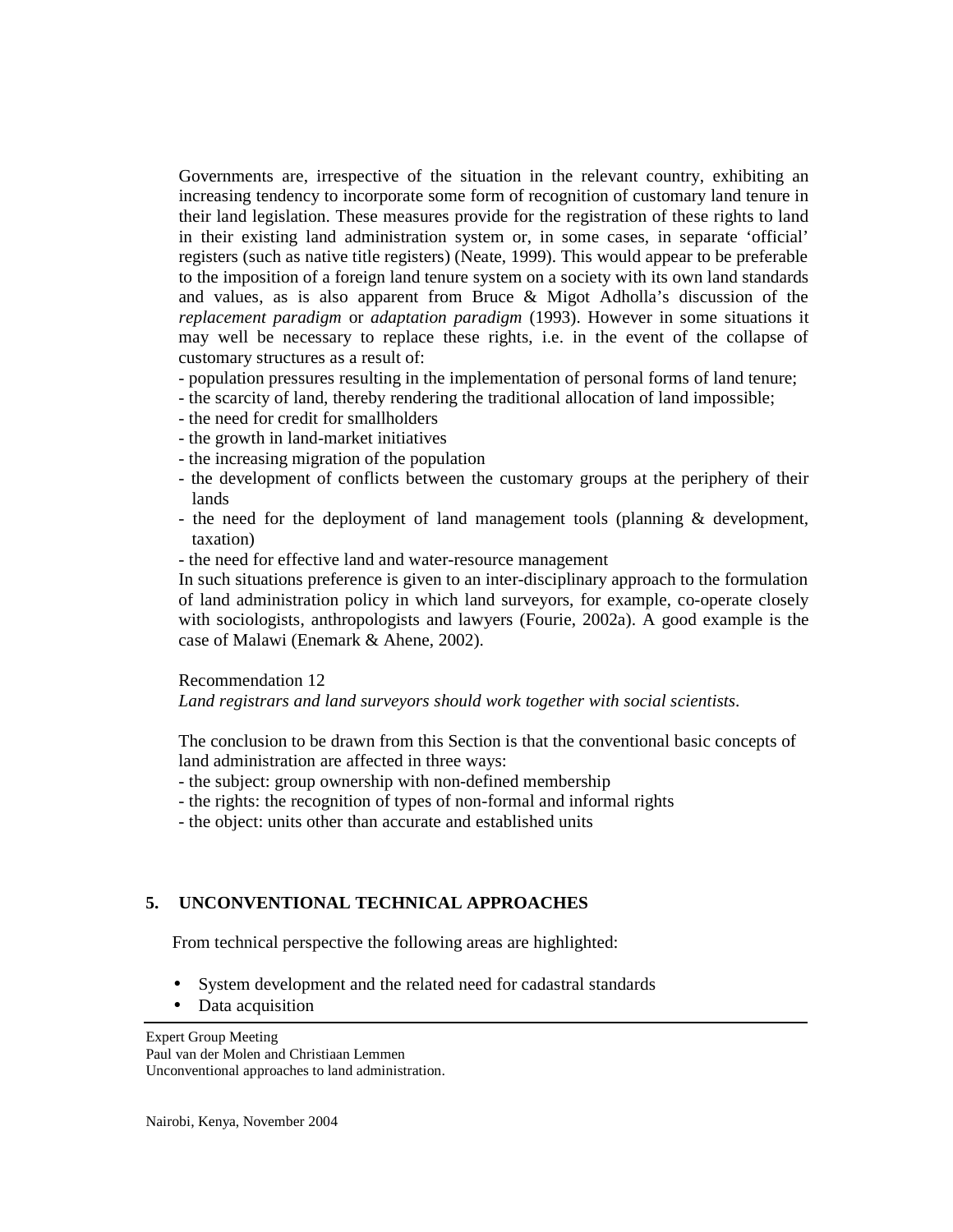#### • Data Dissemination

Until today many countries (or states or provinces) have developed their own cadastral system because there are supposed to be *huge differences* between the systems. The one operates deeds registration, the other title registration, some systems are centralized, and others decentralized. Some systems are based on a general boundaries approach, others on fixed boundaries. Some cadastres have a fiscal background, others a legal one. However, it is also obvious that the separate implementation and system's maintenance of a cadastral system are not cheap, especially if one considers the ever-changing requirements. Also, the different implementations (foundations) of the cadastral systems do not make meaningful communication very easy. Looking at it from a little distance one can observe that the systems are in principle mainly the same: they are all based on the relationships between persons and land, via (formal) rights and are in most countries influenced by developments in the Information and Communication Technology (ICT). The two main functions of every cadastral system are: 1. keeping the contents of this relationship up-todate (based on transactions) and 2. providing information on this registration.

A *standardized core cadastral domain model,* covering land registration and cadastre in a broad sense (multipurpose cadastre), will serve at least two important goals: 1. avoid reinventing and re-implementing the same functionality over and over again, but provide an extensible basis for efficient and effective cadastral system development based on a model driven architecture, and 2. enable involved parties, both within one country and even between different countries, to communicate based on the shared ontology implied by the model. The contributions of this paper consist of an improved and extended version of the existing cadastral domain model (Lemmen et al, 2003), and the introduction of a modular approach (packages). One of the main preconditions of the model development is to keep the model as transparent and simple as possible in order to be useful in practise.

A main characteristic of land tenure is that it reflects a social relationship regarding rights to land, which means that in a certain jurisdiction the relationship between people and land is recognised as a legally valid one (either formal or non-formal). These recognised rights are in principle eligible for registration, with the purpose to assign a certain legal meaning to the registered right (e.g. a title). Therefore land administration systems are not 'just handling only geographic information' as they represent a (lawfully or customary) meaningful relationship amongst people, and between people and land. As the land administration activity on the one hand deals with huge amounts of data, which moreover are of a very dynamic nature, and on the other hand requires a continuous maintenance process, the role of information technology is of strategic importance. Without availability of information systems it is believed it will be difficult to guarantee good performance with respect to meeting changing customer demands. Organisations are now increasingly confronted with rapid developments in the technology, a *technology push*: internet, (geo) databases, modelling standards, open systems, GIS, as well as a growing demand for new services, a *market pull*: e-governance, sustainable development, electronic conveyance, integration of public data and systems. Cadastral modelling is considered as a basic tool

Expert Group Meeting

Paul van der Molen and Christiaan Lemmen

Unconventional approaches to land administration.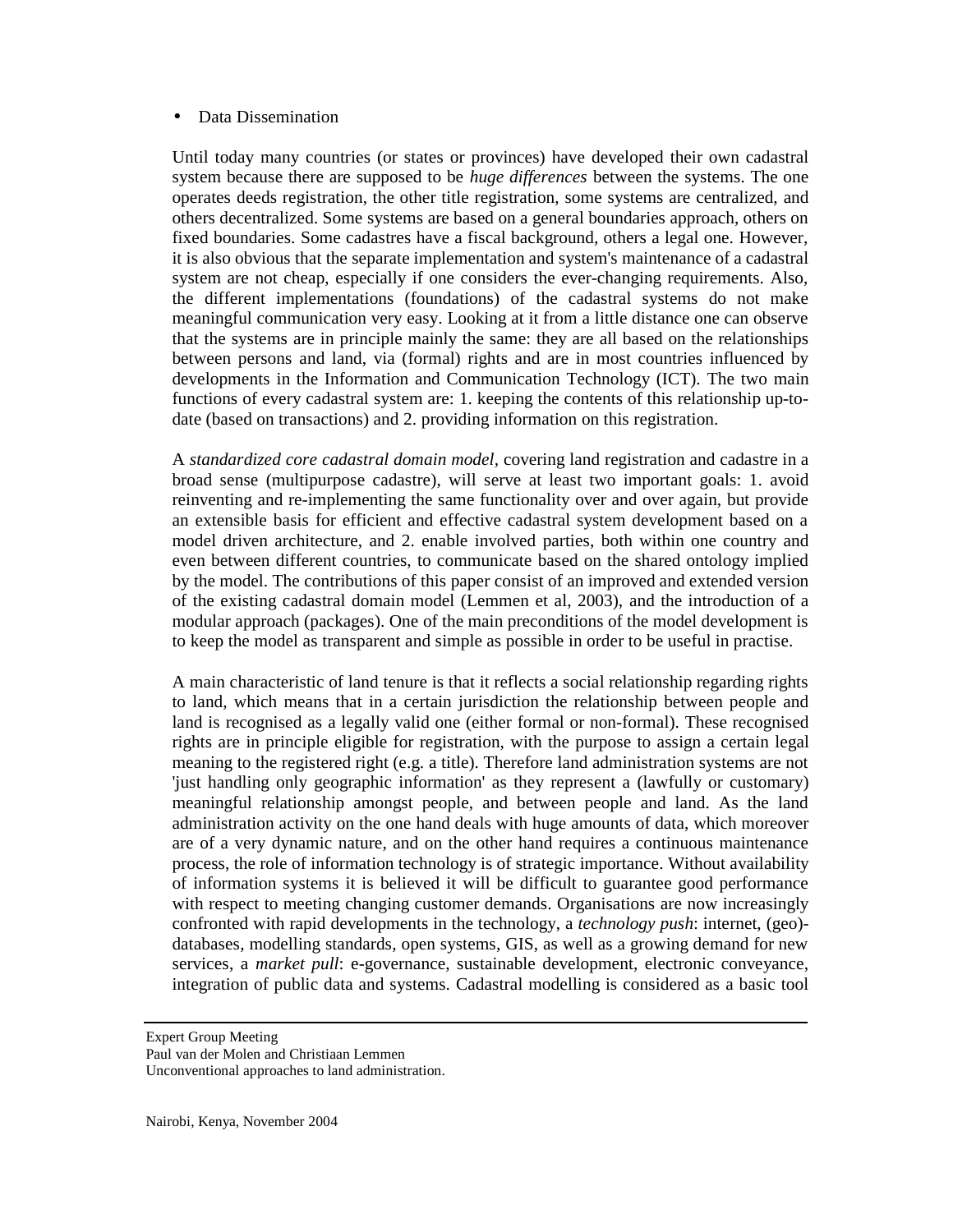facilitating appropriate system development and re-engineering and in addition it forms the basis for meaningful communication between different (parts of the) systems.

Standardisation is a well-known subject since the establishment of cadastral systems. In both paper based systems and computerized systems standards are required to identify objects, transactions, relations between real estate objects (e.g. parcels) and persons (also called subjects in some countries), classification of land use, land value, map representations of objects, etc. etc.

The relationship between real estate objects (e.g. parcels) and persons (sometimes called 'subjects') via rights is the foundation of every land administration. Besides rights, there can also be restrictions between the real estate objects and the persons.



The variety of rights is already quite large within most jurisdictions and the exact meaning of similar rights still differs considerably between jurisdictions. Usually one can distinguish between a numbers of categories of land rights. Because property and ownership rights are based on (national) legislation, extendable 'lookup tables' can support in modelling this. E.g. (Christensen, 1999) proposes rights related to 'starter tiles', 'landhold titles' and 'freehold titles' as a 'step by step' development in Land Registration in Namibia. This can be classified in a model. 'Customary Right' related to *a region* or 'Informal Right' can be included; from modelling perspective this is not an item for discussion. For example the observation of Ősterberg (2002) that 'in customary land tenure systems land use rights are allocated based on the traditional rules, and once acquired, the rights are exercised individually within the family structure' can be

Expert Group Meeting

Paul van der Molen and Christiaan Lemmen

Unconventional approaches to land administration.

Nairobi, Kenya, November 2004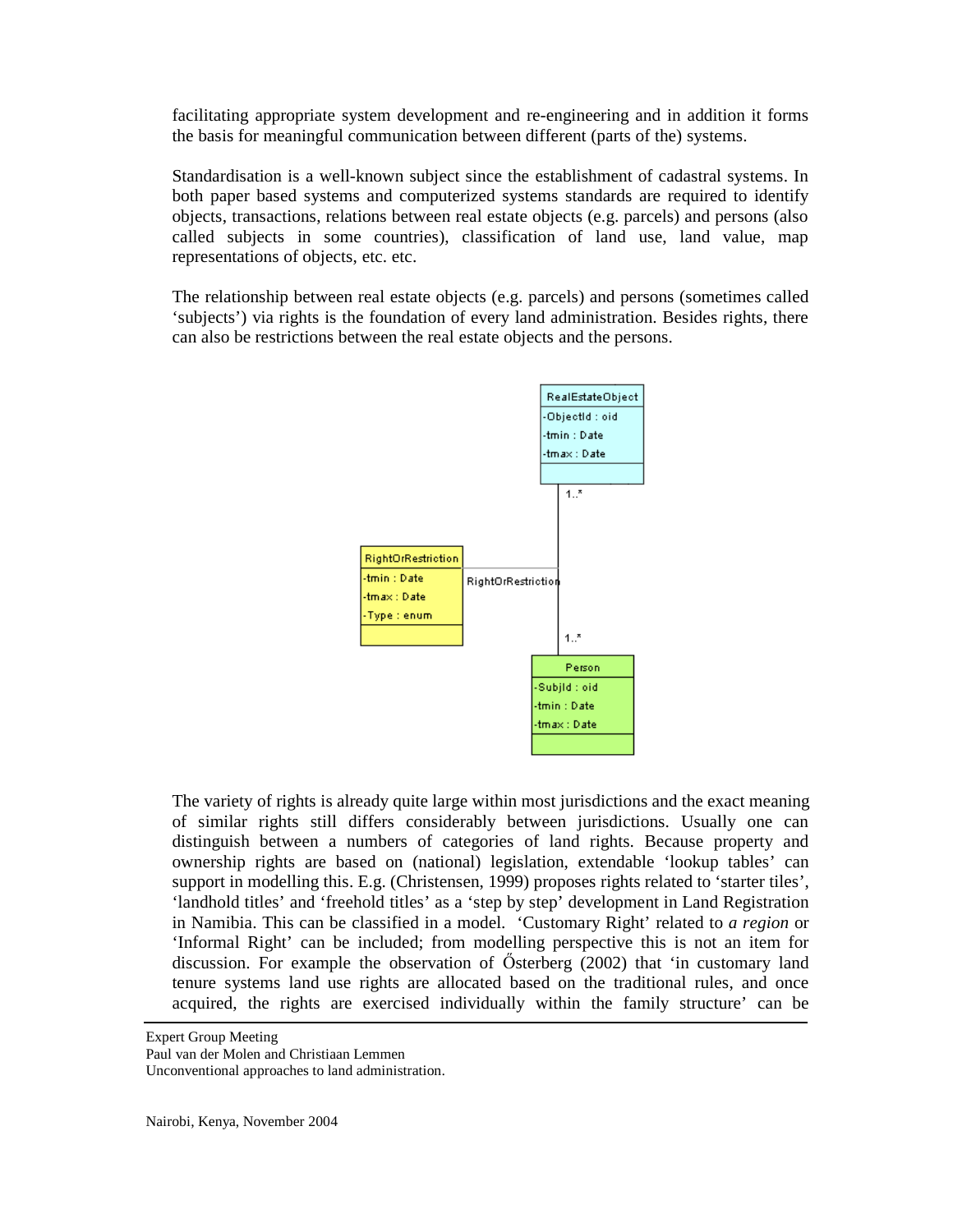modelled in the 'object', 'right' and 'subject' approach. The same is valid for forest and rangelands, which is often under common property management in customary systems. State owned and controlled land can be represented in this model. The same is valid for possession, occupation, use, usufruct, tenancy or long lease. Or: 'indigenous' rights. Of course, for the actual implementation in a given country or region, this is very important. Customary, informal and individual rights, or even a variety of tenures (Fourie, 2002a) can be integrated in one standardised system. Even *'illegal relationships'* between persons and land, e.g. in case of uncontrolled 'privatisation', see Trinidade, 2003, could be represented, as well as 'unknown', cases of 'disagreement', 'occupation' or 'conflict', resulting in overlapping claims to land. In this way a systematic registration of conflicts on lands could support to solutions.

The class 'Person' has as specialisation classes 'NaturalPerson' or 'NonNaturalPerson' (see figure below) like organisations, companies, communities, co-operations and other entities representing social structures. It should be noticed that a person can hold a *share* in a right, e.g. in case of marriage or groups of persons holding rights. Person identification is not a primary responsibility of cadastre and land registry but might be of relevance in cadastral processes. Biometric approaches are coming more and more available.

In the data model, as it is under development now (Lemmen et al, 2003), parcels are considered as objects. 'Parcels', 'PartitioningParcels' and 'ServingParcels', are not explicitly represented as 'closed polygons' in the *ideal* situation. Attributes can be linked to individual boundaries; this allows for example classification of individual boundaries based on the administrative subdivision of the territory. In this way double, triple or multiple storage of the same boundary can be avoided, thus avoiding all kind of 'gap and overlap' problems, which don't have a meaning in reality. This means planar topology in the represented parcel objects as *an ideal* situation. An intermediate situation can be a representation of boundaries without topology, e.g. in case spatial data are being built up from different data sources (existing maps, aerial photographs, satellite images, etc. See below). In case of overlapping claims a 'closed polygon' approach is required. The overlapping polygons have to be identified, e.g. in the conventional way or using the coordinates of its centroids. For further approaches see (UN 2004, under printing). Single point representation must be possible in the standard model (Home & Jackson, 1997). This approach as investigates the potential for applying spatial technologies (GPS, GIS/LIS) to record progressive land rights of informal settlements at the level of community controlled land office. Note: such office could perform in a standardised environment, standardisation does not mean by defintion centralisation (but there must be a central unit responsible for the contents and extensions of standards).

The proposed UML class diagram (see diagram below) for the cadastral domain contains both legal/administrative object classes like persons, rights and the geographic description of real estate objects. This means in principle that data could be maintained by different organisations, e.g. Municipality, Planning Authority, Private Surveyor, Cadastre, Conveyancor and/or Land Registry. The model will most likely be implemented as a distributed set of (geo-) information systems, each supporting the maintenance activities

Expert Group Meeting

Paul van der Molen and Christiaan Lemmen

Unconventional approaches to land administration.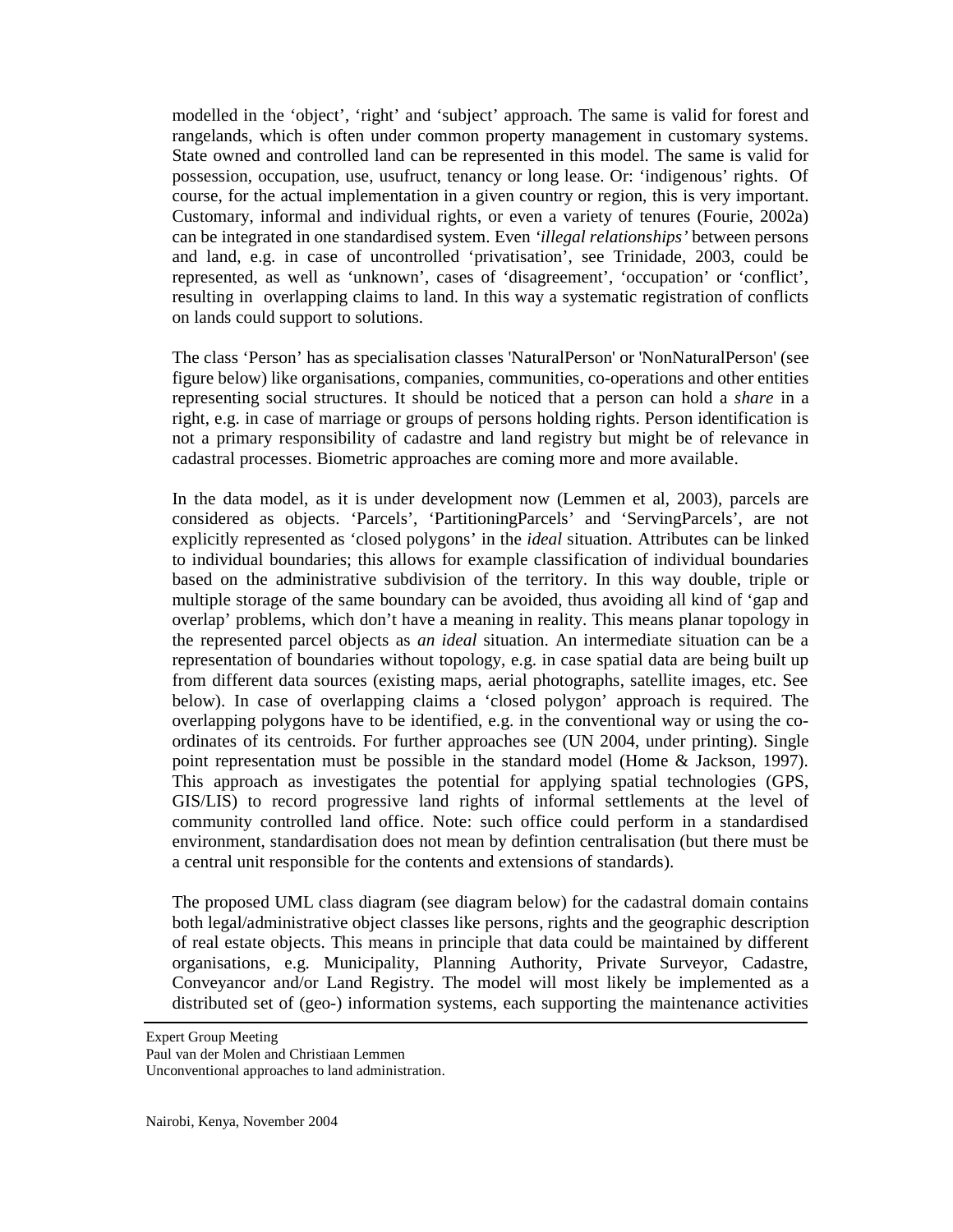and the information supply of parts of the dataset represented in this model (diagram), thereby using other parts of the model. This underlines the relevance of this model; different organizations have their own responsibilities in data maintenance and supply and have to communicate on the basis of *standardized processes* in so called value adding production chains. One software supporting the development of workflows is ArcCadastre (Ollén, 2002).

One should not look at the whole mode (all packages together as presented below) at once as the colours are representing UML 'packages' or coherent parts of the model: green and yellow: legal/administrative aspects, green and blue: real estate object specializations, blue, pink and purple: geometric/topological aspects.



Expert Group Meeting Paul van der Molen and Christiaan Lemmen Unconventional approaches to land administration.

Nairobi, Kenya, November 2004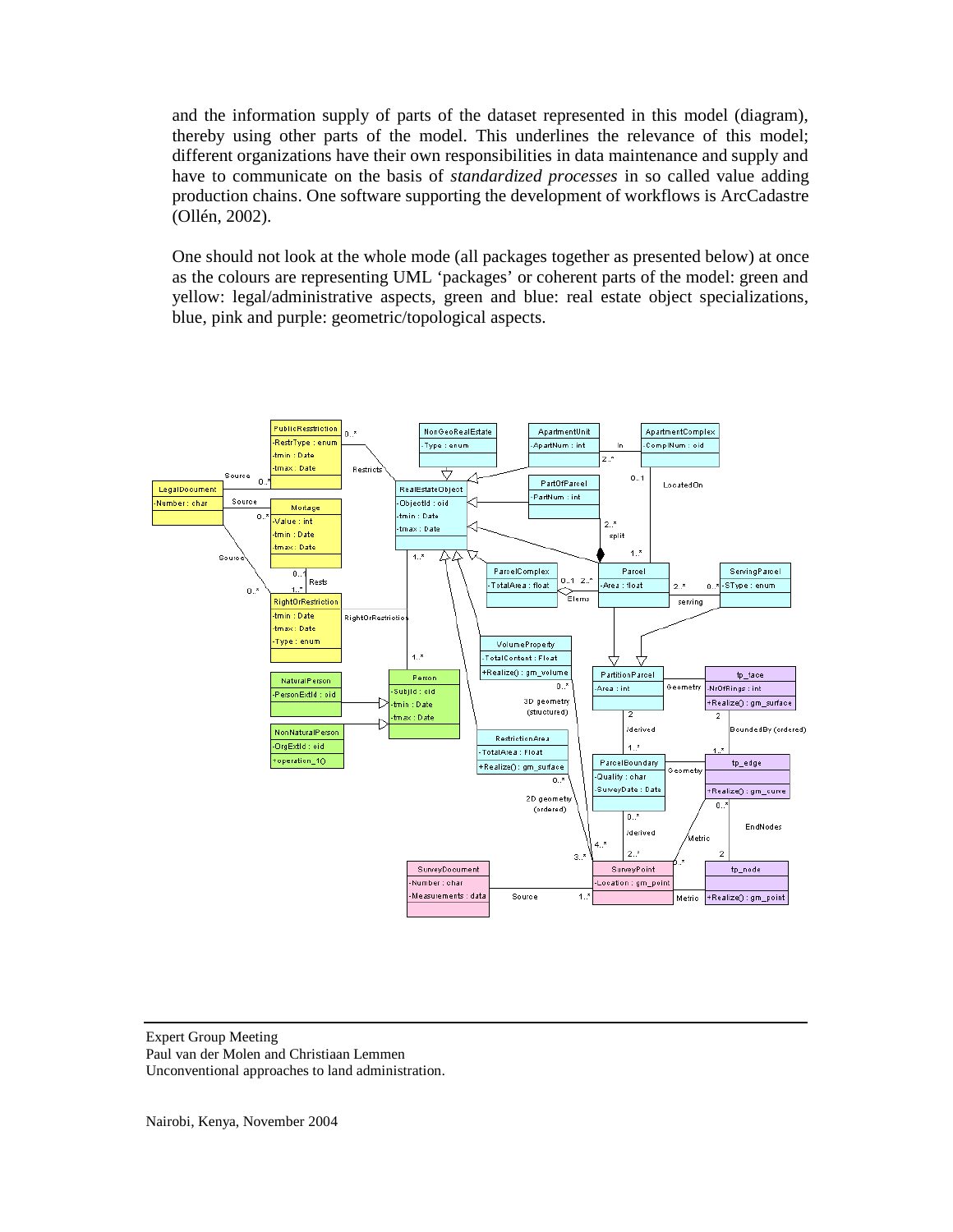It is likely that more packages will be developed. Besides being able to present/document the model in comprehensive parts, another advantage of using packages could be that it is possible to develop and maintain these packages in a more or less independent way. Domain experts from different countries could further develop each package. It is not the intention of the model that everything should be realized in one system. The true intention is that, if one needs the type of functionality covered by a certain package, then this package should be the foundation and thereby avoiding reinventing (re-implementing) the wheel and making meaningful communications with others possible. Furthermore basic packages could be implemented by software suppliers, e.g. GIS suppliers like ESRI, are providing models for several domains like agriculture, topographic mapping, biodiversity/conservation, defence, energy utilities, environmental regulated facilities, forestry, geology, historic preservation, hydrotropic/navigation, marine, petroleum, pipeline, system architecture, telecommunications, urban, water utilities, water resources. One domain of interest for ESRI is Cadastre 2014 (Kaufmann, Steudler, 1998). The principles op Cadastre 2014 are integrated in our approach. In the following subsections the different packages will be described in more detail.

#### Recommendation 13

*To speed up the development of cadastral systems standardised (but extendable) data models and standardised inter-organisational work processes combined with standardised functionality should be developed by GIS industry. The link to surveying processes has to be included.* 

At data collection side modern technology can be integrated with positioning systems. Barodien and Barry (2004) recognise that effective upgrading of informal settlements require accurate and up to date social and spatial information. Two pilot studies are presented where residents, with moderate level of literacy, volunteered as field workers to collect data. A palm top computer linked with GPS has been used and, using a Cybertracker system collected socio-economic and spatial information in an informal settlements and in a rural reform project in South Africa. Icons have been developed to represent questions or items of data to be collected. A combination of Boolean (true/false) data, numeric and textual data was collected. The GPS provided the location. Home & Jackson (1997) use a point position (collected with hand held GPS) to relate the property identifier number, land cover, crop type, soil condition, and number of structures, etc.. In San Pedro Sula (Honduras) 130,000 parcels, both urban and rural were identified. Montoya (2002) combines Digital Video, GPS and GIS as a rapid ground data capture methodology from a car. Compare the use of the Cyclomedia system in some European cities. Digital Video data and data from Cyclomedia provide spatial information on the front side of buildings. Combined with tape measurement this could result in the coordinates of boundary points at street level. In our opinion a further combination with GPS co-ordinates from the inner side of the street blocks could complete the map. A similar approach should be investigated in relation to LiDAR (Airborne Laser Altimetry). Those systems, operating from an aircraft or helicopter, are multi-sensor systems consisting of a reflectorless laser range system and a positioning system. A flying height of 1.000 metres is typical. The positioning system determines the position and altitude of

Expert Group Meeting

Paul van der Molen and Christiaan Lemmen

Unconventional approaches to land administration.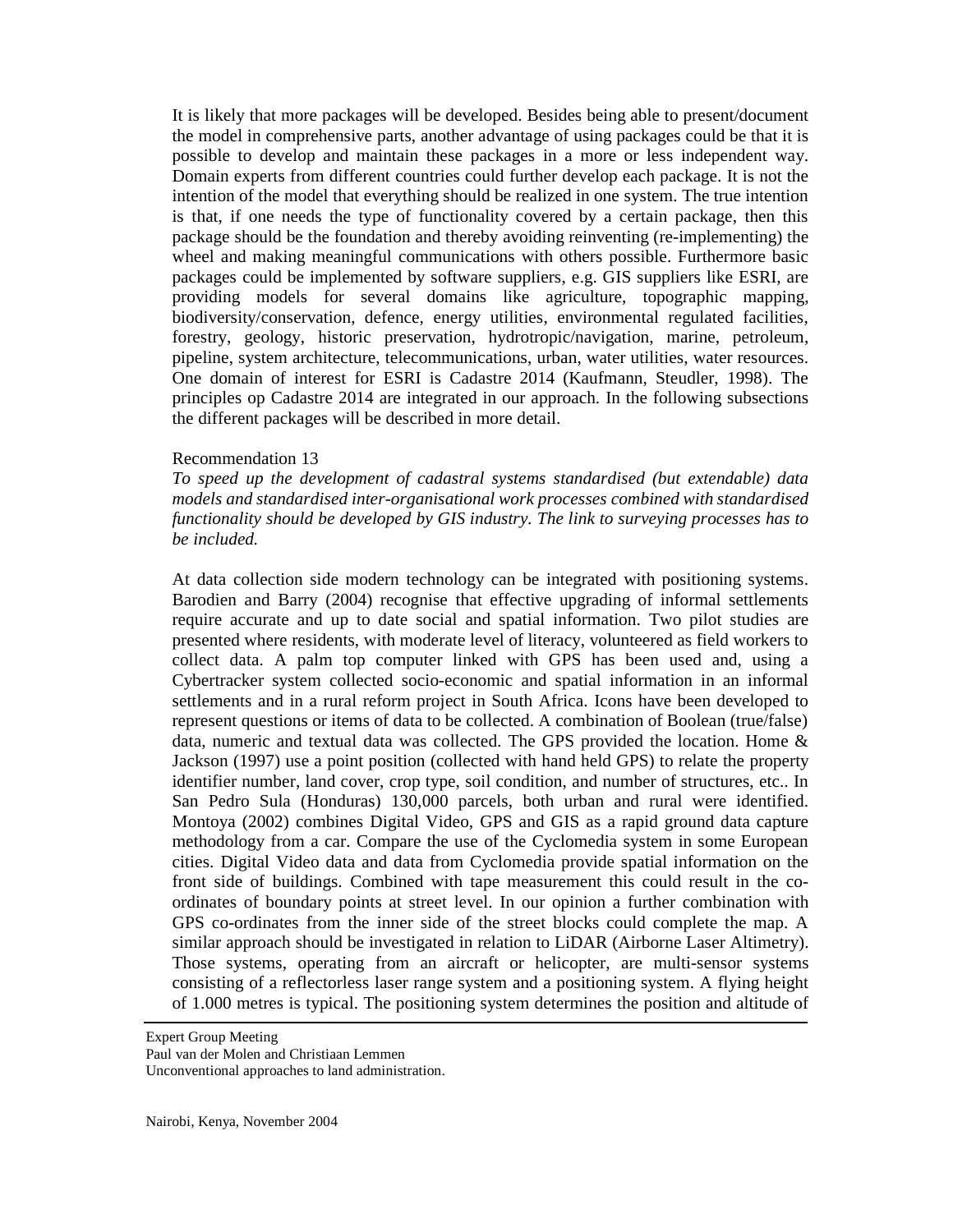the laser ranger. This is necessary for geo-referencing purposes. The final accuracy depend on many factors, but could be 15 centimetres (Lemmens, 2001). Combination of the results with tape measurements (street level) and GPS (inner side of the street blocks) could, in our opinion, result in cadastral maps produced in an efficient way. It should be noted that the tape instrument is easily to understand for its users and for right holders. Tape measurements could be related to buildings and other landmarks in the field and the co-ordinates can be calculated from the LiDAR results in the office. A field sketch is required.

The availability of a geodetic network can be provided by global positioning satellites such as GPS, Galileo and even from Glosnass. A positioning service can be established using Real Time Kinematics RTK-GPS for fast, accurate and cheap co-ordinates. In general a 'move' from national reference systems to WGS/UTM has to be considered. Monumentation of boundary points is not required anymore, easy reconstruction is possible. The costs of establishment of such service have to be compared with its benefits; experiences are available in many areas in Europe. In 2008 the *Galileo* system will be really available and will bring a second revolution in positioning. According to Teunissen (interviewed by den Boer and van der Meer, 2004) the GPSs problems in urban area's will be solved. Everything will be much more easy, systems will be better integrated. The double number of satellites compared to GPS results in improved efficiency and location based services will get an enormous push. This development disserves, in our opinion, much more attention in the cadastral (research) community.

Further Fugro's Omnistar system should be remembered. OmniSTAR is a wide-area differential GPS service, using *satellite* broadcast techniques. Data from many widelyspaced Reference Stations is used in a proprietary multi-site solution to achieve sub-meter positioning over most land areas worldwide, see [www.omnistar.com](http://www.omnistar.com).

Further research may be: the relevance of field sketches (could be based on ortho photo's where people identify their properties), the use of cheap laser devices replacing tapes, the use of satellite images (see for example Trinidad, 2003), the development of quality labels related to spatial data representing the level of accuracy and providing information on how many co-ordinates are within this level of accuracy, area calculation (legal and calculated area, allowed difference), link to SDI, mapping of trees (in some area's more important then the parcels), the use of forms for collection of legal administrative data, electronic conveyancing, introduction of postal addresses.

Another important point of attention is the introduction of different versions of representations of the same objects in a spatial data-base, for allow for example an approach as:

1. Identification of the buildings: building identifier linked with one reference coordinate. For apartment buildings *one reference co-ordinate* is sufficient. Individual apartments get an index to the building identifier. As soon as this products is available the ownership data can be linked

Expert Group Meeting

Paul van der Molen and Christiaan Lemmen Unconventional approaches to land administration.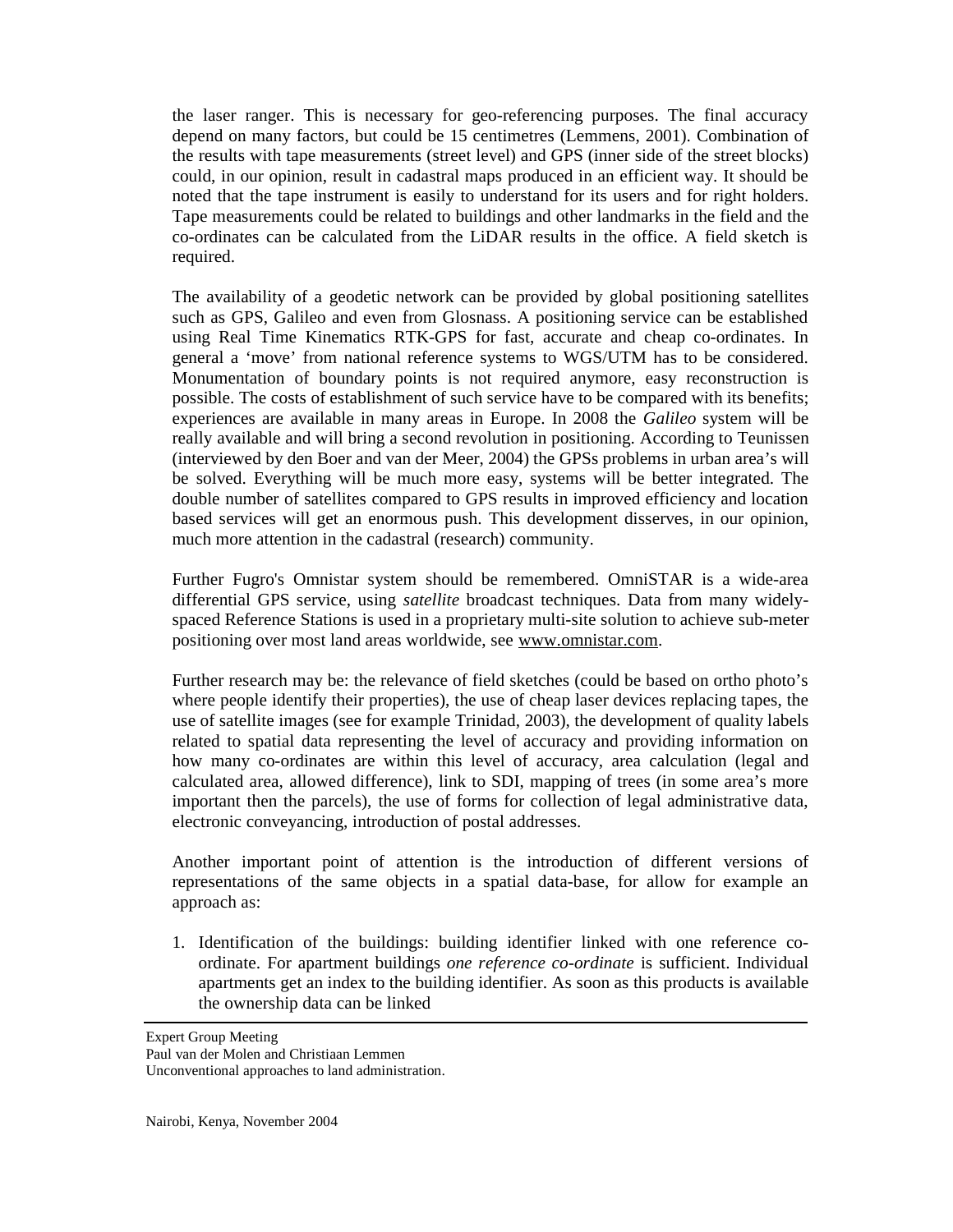- 2. Link with object address.
- 3. Rough *estimation* of parcel boundaries (contours, based on the existing spatial information sets, including satellite images)
- 4. Systematic *accurate definition* of its boundaries based on terrestrial observations. There could be (sporadic) cases where accurate boundary definitions are required immediately, e.g. in case of foreign investments, development of real estate projects.

Recommendation 14

# *Combinations of data collection methods and technologies for cadastral purposes should be further investigated*

At data dissemination side it looks that a thin client approach in a 3-tier architecture with a web based seems to be the recommended approach today. Data protection and secure remote access, is of vital importance (https, firewalls, virus scanning). Data dissemination includes electronic conveyancing, see Annex 3.

# **6. REDEFINING CONVENTIONAL PRINCIPLES OF LAND ADMINISTRATION**

With reference to the earlier mentioned sections, we might redefine a few conventional principles.

First of all it concerns the understanding that property rights are to bee seen as a social contract, which forms the basis for legal pluralism (Benda, 1991).



Expert Group Meeting Paul van der Molen and Christiaan Lemmen Unconventional approaches to land administration.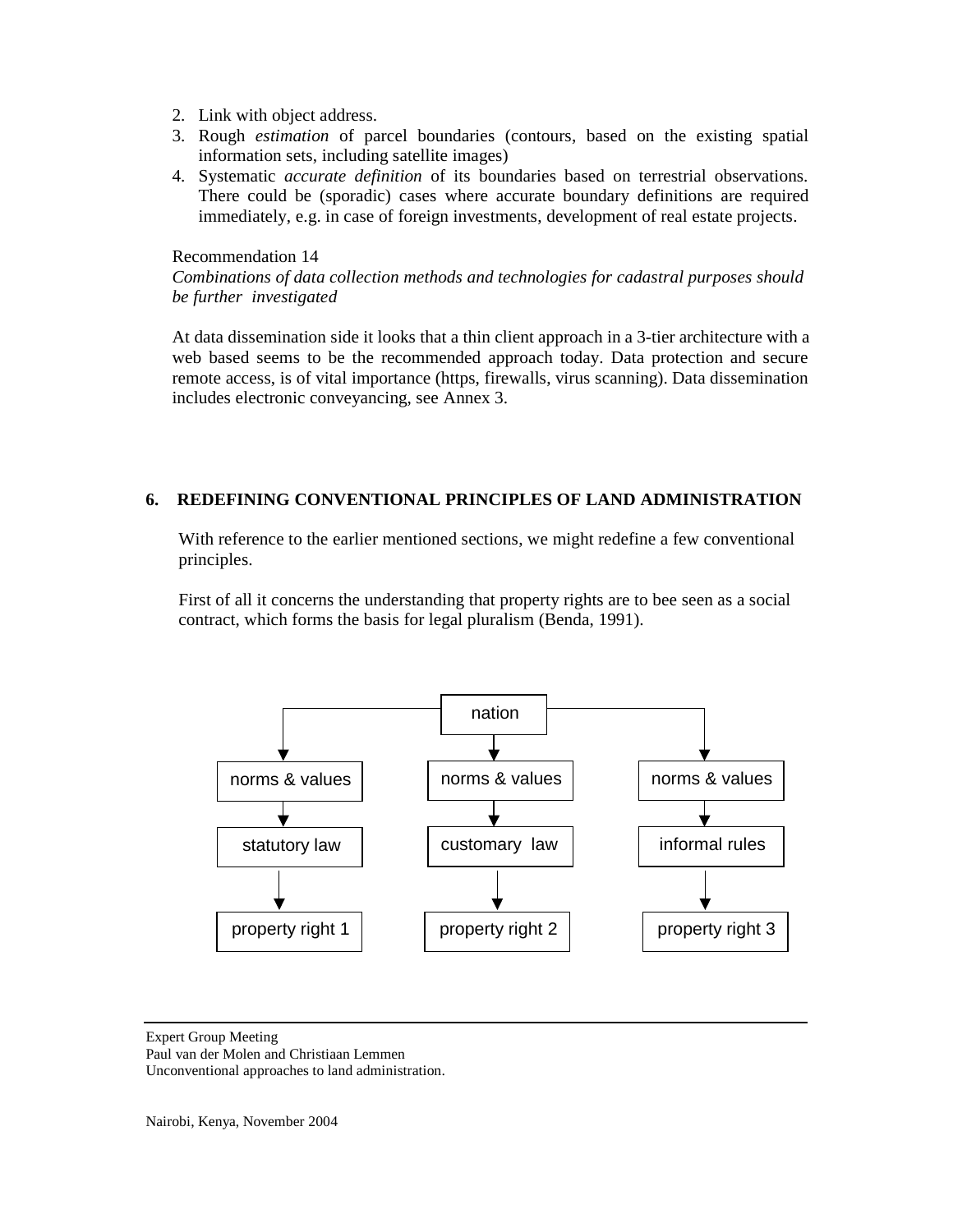This means that within a nation various property rights arrangements might be possible, based on the norms and values of different communities. Problems might occur when different regimes are overlapping, which is reported e.g. by Neate (1999). We, as land surveyors, see this as parallel to a normal land adjudication process, which is the process whereby all existing rights in a particular parcel of land are finally and authoritatively are ascertained (Lawrance, 1985), namely 'the process whereby jurisdictions to land are…. ascertained'. It appears this definition also applies to various land tenure regimes.

The concept indicates that as soon as within social structures written or oral codification takes place about acceptance and recognition of relationships between men and land, these kind of relationships are as much valuable as -say- statutory freehold and leasehold.

The second part of this section pertains to the registration activity. The basic forms are still the deed- and title registration, although we know that there are many forms in between. Who doesn't want to have a full title to land, guaranteed by the State? This gives maximum security, at least if the government respects the rule of law. In the deed system investigations are needed to feeling secure. In these countries, notaries take over and take care of legal transfers and the validity of the legal consequences. But why start with such a title system, knowing that the authorities have to do a lot of work in order to feel sufficiently secure to issue a guaranteed title. It is up to the society or community to decide what level of land tenure security it wants, but it appears starting with a simple registration of deeds or similar documents, and then on the long run growing to title system, is not a bad idea.

Thirdly there is the aspect of the parcel as the basic form of spatial unit. Parcels are often characterised as individualised land plots, subject to individual rights to land. However, cadastral parcels are just an object of rights as they are defined within the jurisdiction mentioned earlier. Thus if in an informal settlement it is appropriate to focus on point co-ordinates only in stead of fully surveyed boundary, this is equally valid to accurate parcels. For example:



Expert Group Meeting Paul van der Molen and Christiaan Lemmen Unconventional approaches to land administration.

Nairobi, Kenya, November 2004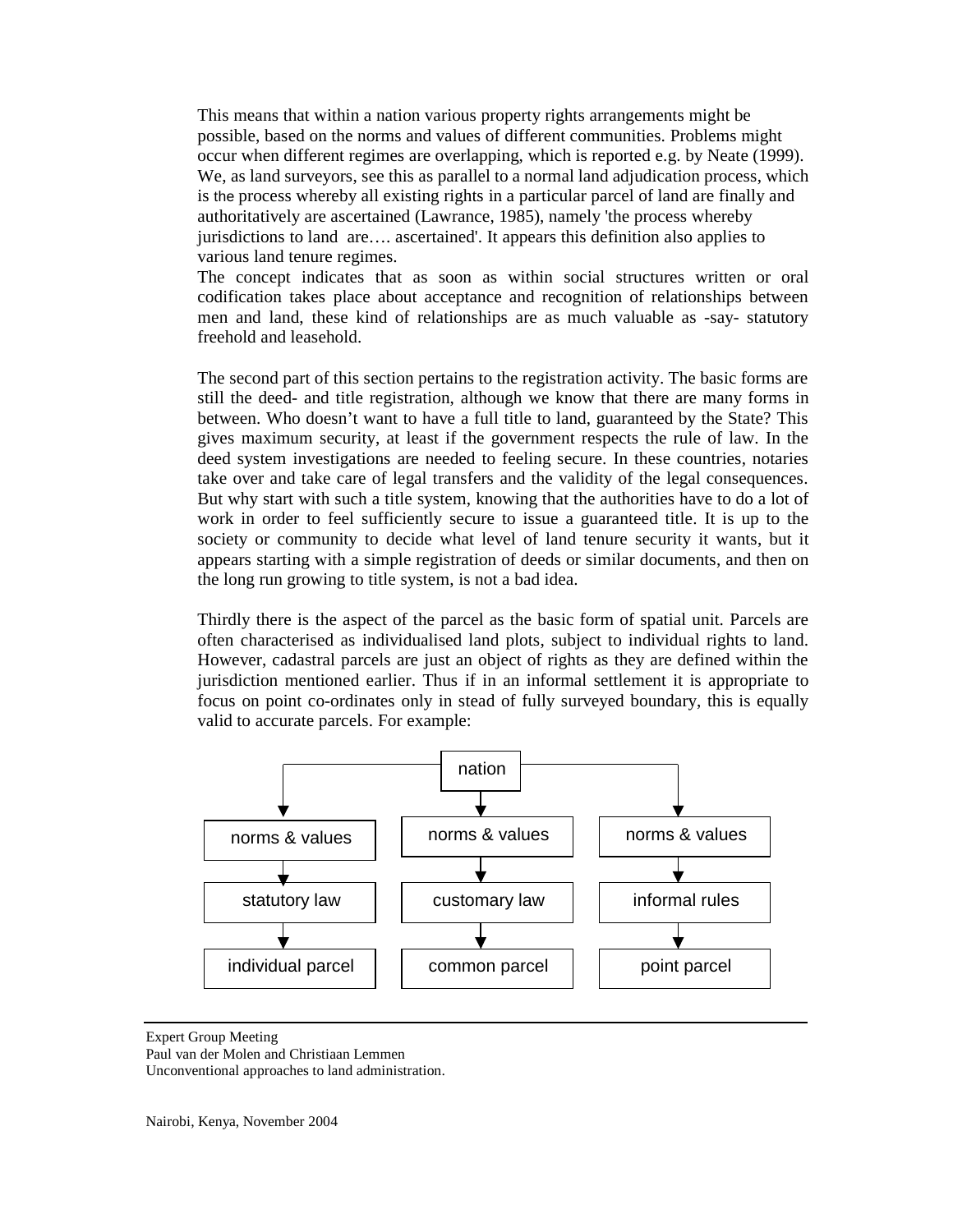The fourth part of this section pertains to the cadastral boundary survey. The requirements to the accuracy of the determination of cadastral boundaries is in our view not a technical matter but basically a social question. The evidence for that can be seen in reality: for example in 3 neighbouring countries Germany, Netherlands and England, where the requirements for boundary survey in Germany are very precise, in England the graphical indication on a topographic map without prior field survey suffices, while in the Netherlands a field survey is required, but the accuracy on the map remains graphical. The matter is thus not a technical one, but a social one, in the sense that it is up to the society or community how it values accuracy. For example:



In all these four aspects it became clear that land administration systems should be flexible and scalable to meet the evolutionary developments in society. The design should allow for evolution in stead of immediately focussing on the highest achievable individualisation and accuracy. For example:



Expert Group Meeting Paul van der Molen and Christiaan Lemmen Unconventional approaches to land administration.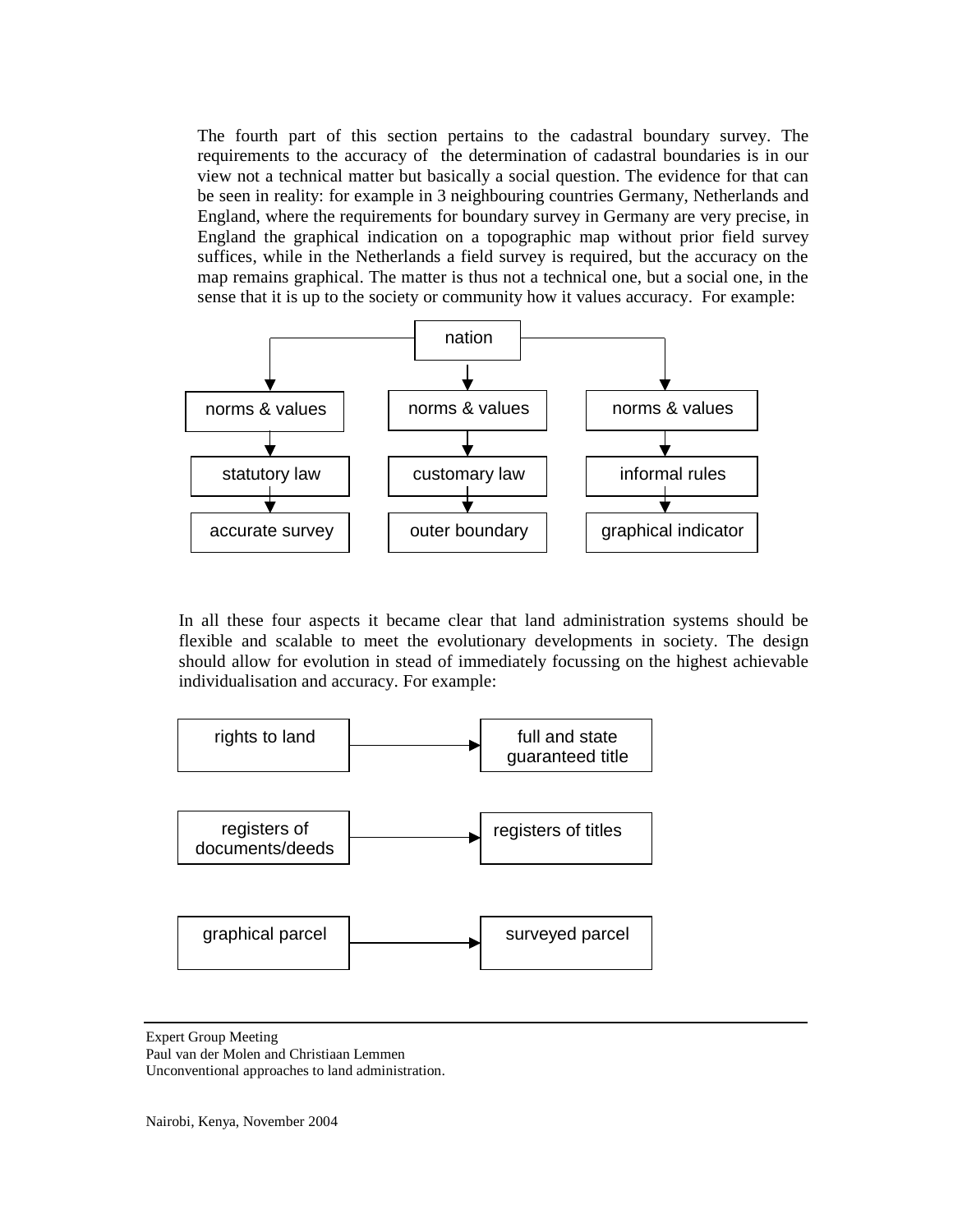

In the sixth place the decision whether to embark on a certain type of land administration system and the level of complexity and accuracy should be determined by the purpose of the system has to serve. The magnitude of the purpose justifies the level of investments. For example:



# **7. CLOSING REMARKS**

Land registrars and land surveyors usually consider it their professional duty to aim for the registration of full titles to land and accurately surveyed cadastral boundaries. As such nothing is wrong with that, as this provides for the maximum security of people's rights to land and boundaries. At the same time however they should understand that this attitude hampers the provision of security to people that live in countries that cannot afford the huge investments in the establishment and maintenance of such quality systems. Therefore unconventional approaches should be included in the service they offer society, in such a way that on one hand the immediate requirements of the people are met, while on the other hand professional standards of consistency, flexibility and scalability guarantee the sustainability of the investments in land administration systems.

# **REFERENCES**

Barodien & Barry, 2004, 'Palm Computers for Spatially Referenced Social Surveys in Upgrading Informal Settlements, New Zealand Surveyor No 294

Benda-Beckmann, F. von, 1991, Legal Uncertainty and Land Management, in 'Make Haste Slowly', Savenije H.& Huijsmans A, (Eds.), Royal Tropical Institute Amsterdam NL

Berg A. J. van der., 2000, Initiatives towards creating an equitable land market in post apartheid South Africa, Proceedings FIG Commission 7 Hamburg

Paul van der Molen and Christiaan Lemmen Unconventional approaches to land administration.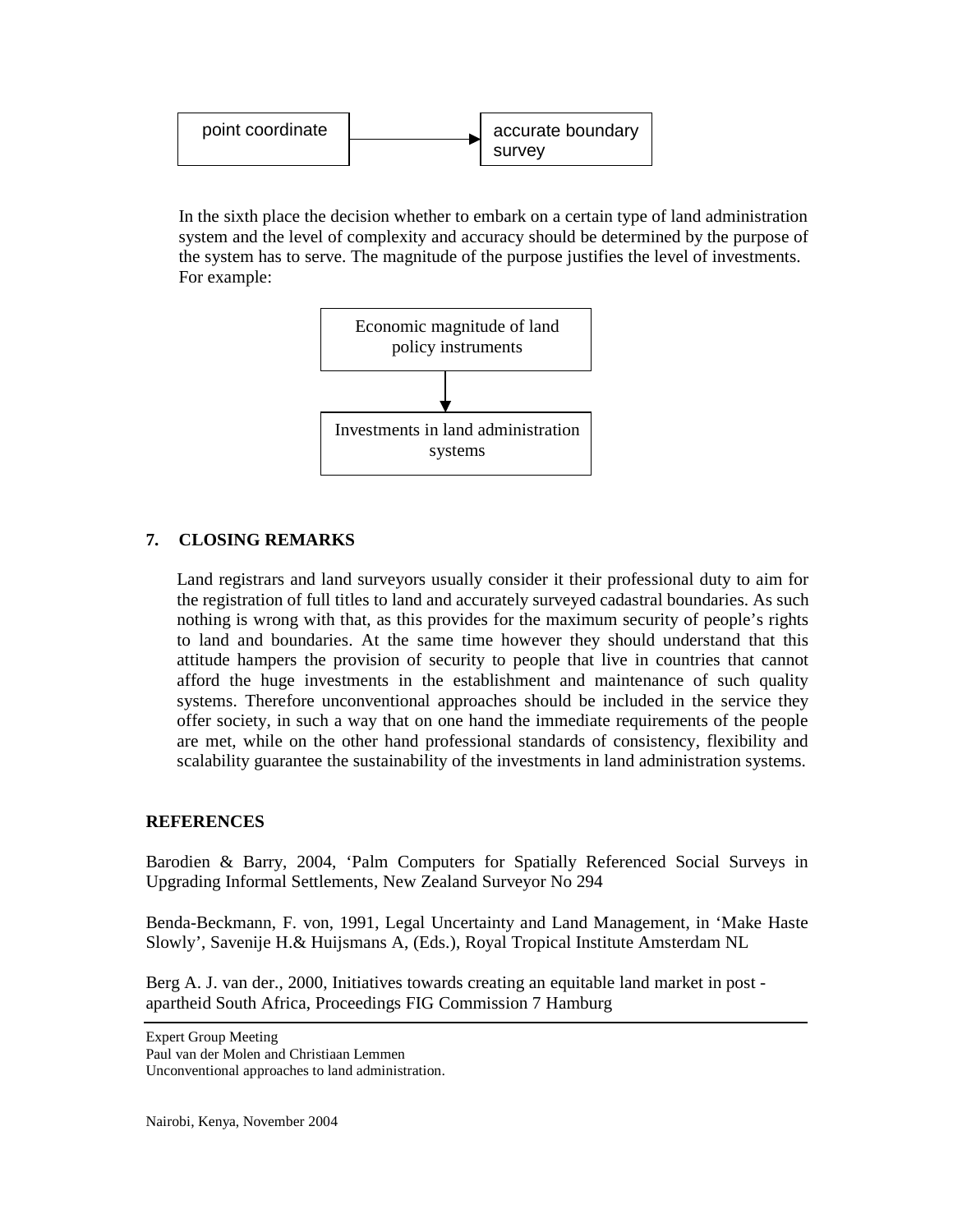Boer, A. van & Meer, A. van, 2004, 'Aardobservatie als werkveld', Geo-Info nr 10

Bosworth., J., 2002, 'Country case study of Uganda', World Bank Seminar Kampala

Bruce J.W. & Migot-Adholla S.(eds.), 1993, Searching for Land Tenure Security in Africa, Kendall Hunt Publishers, Dubuque Iowa

Deiniger, K., 2003, Land Policies for Growth and Poverty Reduction, World Bank

Durand-Lasserve A & Royston L., 2002, Holding Their Ground, Earth Scan, London UK

Enemark, S., & Ahene, R., 2002, Capacity Building in Land Management- Implementing land policy reforms in Malawi, FIG Washington

Fourie. C., 2002a, 'Comment on Österberg's paper on viable land administration systems', Proc. World Bank Seminar on Land Policy, Kampala

Fourie, C., van der Molen, P., Groot R., 2002b, 'Land Management, Land Administration and Geo-spatial Data: Exploring the Conceptual Linkages in the Developing World, Geomatica Vol., 56 Nr 4 (2002)

Home & Jackson, 1997, 'Our Common Estate: Land Rights for Informal Settlements: Community Control and the Single Point Cadastre in South Africa', RICS

Kaufmann, J. & Steudler, D., 1998, 'Cadastre 2014, A Vision for a Future Cadastral System', FIG

Lawrance, J.C.D., 1985, Land Adjudication, WB

Lemmen, C., Molen, P. van der, Oosterom, P. van, Ploeger, H., Quak, W., Stoter, J, and Zevenbergen, J.: 'A modular standard for the cadastral domain', Digital Earth, Brno, 2003

Lemmens, M., 2001, 'Geo-Information from LiDAR', GIM International, July 2003

Molen P. van der., 2003 Future Cadastres, Proceedings FIG Paris

Montoya, L., 'Low-cost Rapid Ground Data Capture, DV, GPS and GIS Offer Great Potential in Urban Management', GIM International, January 2002.

Mutakyamilwa, F., 2002, 'Country case study Tanzania', World Bank Seminar Kampala

Neate, G., 1999, 'Mapping landscapes of the mind: a cadastral conundrum in the native title area', Proc. International Conference on Land Tenure and Cadastral Infrastructures Melbourne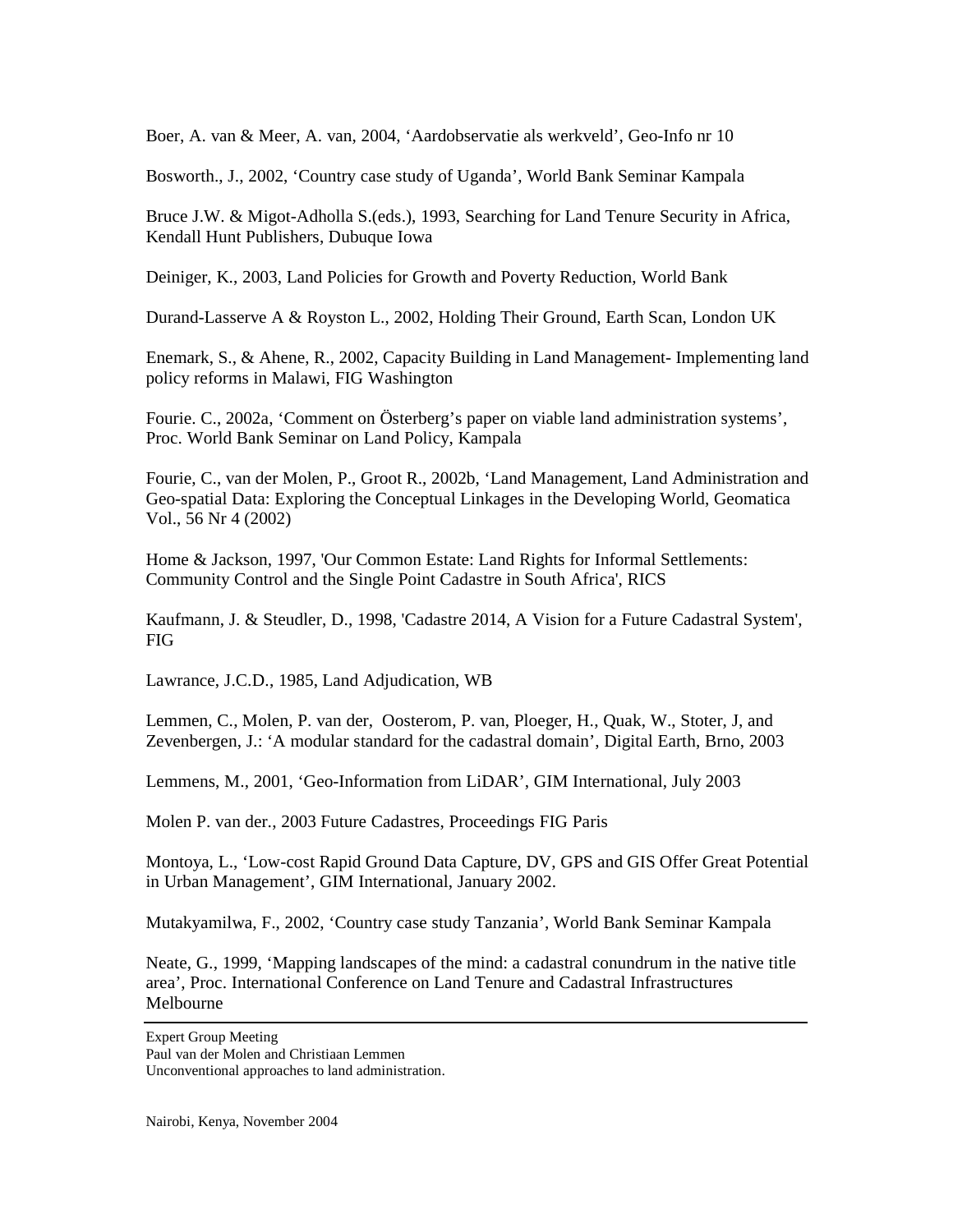Ollén, J., 2002, 'ArcCadastre and EULIS - New Tools for Higher Value and Increased Efficiency in the Property Market, FIG, Washington Congress

Ősterberg 2002, 'Designing viable land administration systems', Proc. World Bank Seminar on Land Policy, Kampala

Quadros, M.C., 2002, 'Country case study of Mozambique'. World Bank seminar Kampala

Trinidad, C., Do Valle K.B. and Bruschi S, 2003, 'Informal Settlements Upgrading in Manica City, 4<sup>th</sup> International Symposium Remote Sensing, Regensburg, Germany

UN/ECE/WPLA, 1996, Land Administration Guidelines, UN New York/Geneva

UN/ECE/WPLA, 1998, 'Social and Economic Benefits of Good Land Administration', UN-ECE Committee on Human Settlements, Geneva

UN/ECE/WPLA, 2004, 'Guidelines on Real Property Units and Identifiers', to be published in due course

Worldbank, 2001, 'Land policy and Administration', Preliminary Draft, Washington, now 'Land Policies for Growth and Poverty Reduction' Worldbank 2003

Zoomers, A., 2000, 'Current land policy in Latin America', KIT Amsterdam NL

# **BIOGRAPHICAL NOTES**

Paul van der Molen (54) holds a degree in geodesy of the University of Delft (NL). He is currently one of the directors of the Netherlands Cadastre, Land Registry and Mapping Agency. During many years the land registrars were within his responsibility. He is part time professor at the International Institute for Geo-information Science and Earth Observation ITC in Enschede (NL). He acts as a chair of FIG Commission 7 and as a director of the FIG International Bureau of Land Records and Cadastre OICRF.

Christiaan Lemmen (48) holds a degree in geodesy of the University of Delft (NL). He is an assistant professor at the International Institute of Geo-information Science and Earth Observation ITC and an international consultant at Kadaster International, the International Department of the Netherlands Cadastre, Land Registry and Mapping Agency. He is vice chair administration of FIG Commission 7, contributing editor of GIM International and guest editor on Cadastral Systems for the International Journal on Computers, Environment and Urban Systems CEUS.

Expert Group Meeting Paul van der Molen and Christiaan Lemmen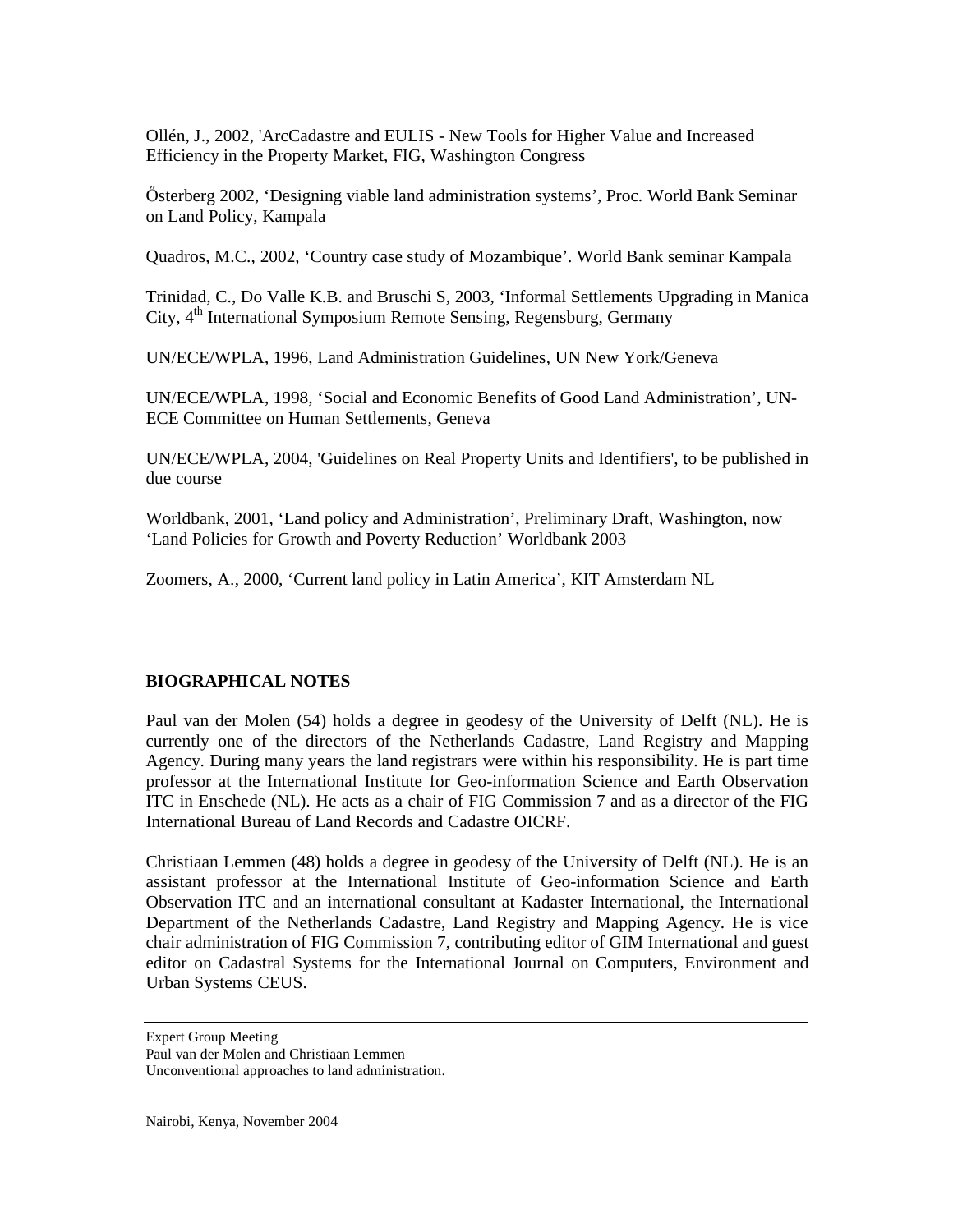# **CONTACTS**

Paul van der Molen and Christiaan Lemmen Cadastre, Land Registry and Mapping Agency P.O. Box 9046 7300 GH Apeldoorn THE NETHERLANDS Tel.+31.55.5285695 Fax +31.55.3557362 E-mail: [paul.vandermolen@kadaster.nl](mailto:paul.vandermolen@kadaster.nl) E-mail : [lemmen@itc.nl](mailto:lemmen@itc.nl) Web site: [www.kadaster.nl](http://www.kadaster.nl)

International Institute or Geoinformation and Earth Sciences P.O. Box 6 7500 AA Enschede THE NETHERLANDS Tel. +31534874444 Fax +31534874400 E-mail: [molen@itc.nl](mailto:molen@itc.nl) E-mail: [lemmen@itc.nl](mailto:lemmen@itc.nl) Web site: [www.itc.nl](http://www.itc.nl)

Expert Group Meeting Paul van der Molen and Christiaan Lemmen Unconventional approaches to land administration.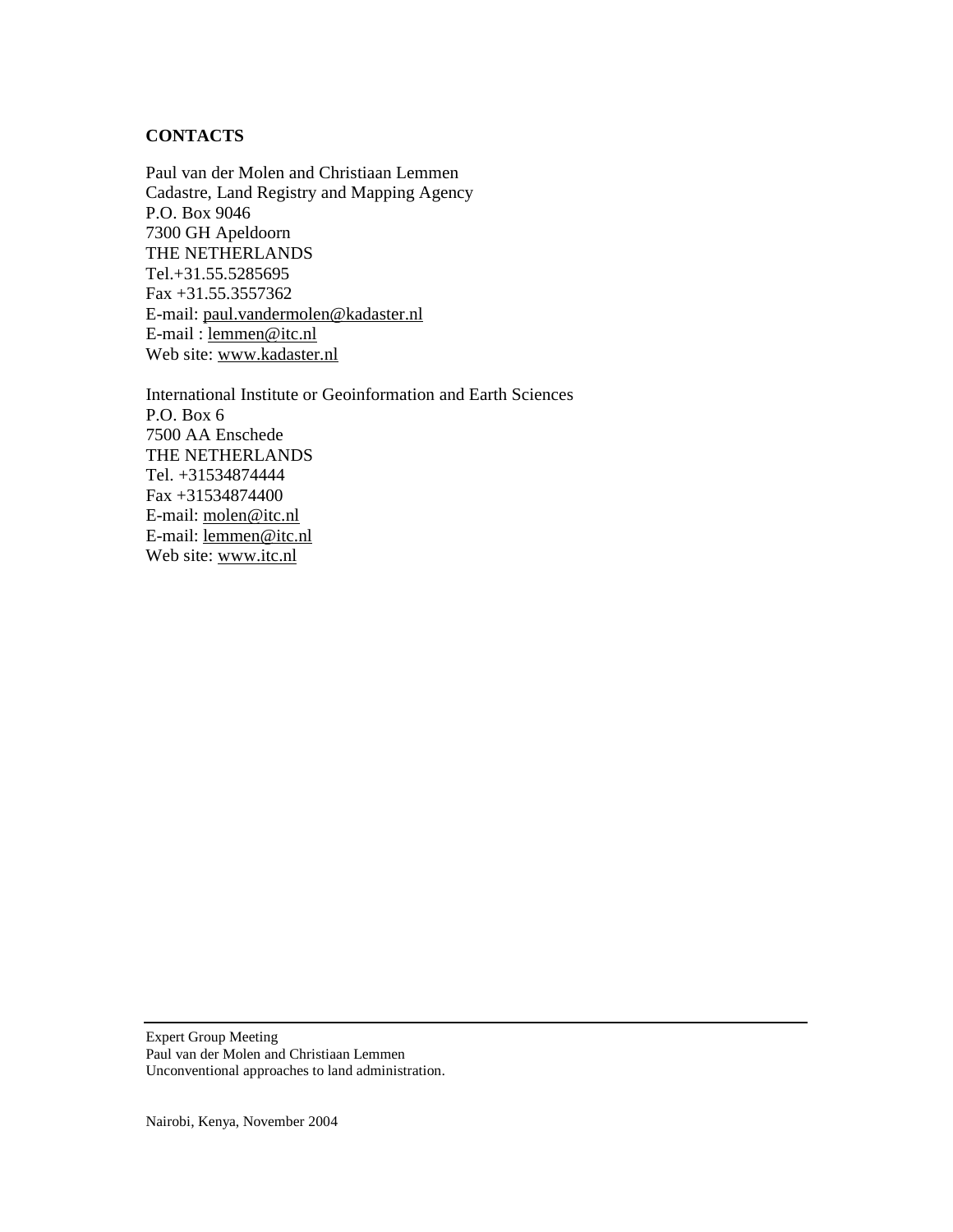### ANNEX 1

### **WHAT IS LAND ADMINISTRATION?**

#### **Paul VAN DER MOLEN**

The definition of 'land administration' as 'the process of determining, recording and disseminating information about ownership, value and use of land, when implementing land management policies' has proven to be a guiding principle in policy documents, research programmes, and education and training (UN/ECE, 1996). Although other definitions are used (e.g. Dale & McLaughlin, 1999), and also the definition is challenged (e.g. Fourie, Groot & van der Molen, 2002), the definition still stands firmly especially when the concepts of 'ownership', 'value', and 'use' are interpreted in a broad sense.

The concept of '*ownership'* should -in our view- be understood as a relationship between people concerning land within any jurisdiction, so the mode in which rights to land are held, and therefore based on *statutory law, common law, and customary traditions*. '*Value'* should be understood as all the values that could be assigned to land, depending on the purpose of the value, the use of the land, and the method of valuation. *'Land use'* should be understood as both the use to which the land can be put, depending on the purpose and nature of the land, classification, methodology, and land cover according to defined classification systems (e.g. FAO Land Classification System, 2000). The concept of '*land'* should be understood as the surface of the earth, the materials beneath the surface, the air above the surface, and everything attached to the surface – i.e. it should be perceived as more than just the 'land' as such.

The definition reveals that land administration is a process, which brings application of process-modelling and related topics (e.g. workflow management, process re-design, and system-support), within the scope of land administration

Finally, the definition makes very clear that the land administration activity is not an end in itself, but that it facilitates the implementation of land management policies. So, the way land administration should work depends on the requirements defined by the various instruments, which are at the disposal of governments in order to allow appropriate implementation of its land policy.

Unlike many other geographic information systems, which provide information about geographical objects and their attributes, land administration systems reflect in principle the social relationship between people concerning land, as they are recognised by a community or a state. Therefore such a system is in no way just a 'GIS'. Data recorded in a land administration system have a social and legal meaning, and are based on accepted social concepts. That concerns both to owners, rights and land objects. It is not relevant whether these concepts are laid down in the law or in unwritten customs. In both cases the way how rights to land, the right-holders and the land itself is understood by the individual people,

Expert Group Meeting

Paul van der Molen and Christiaan Lemmen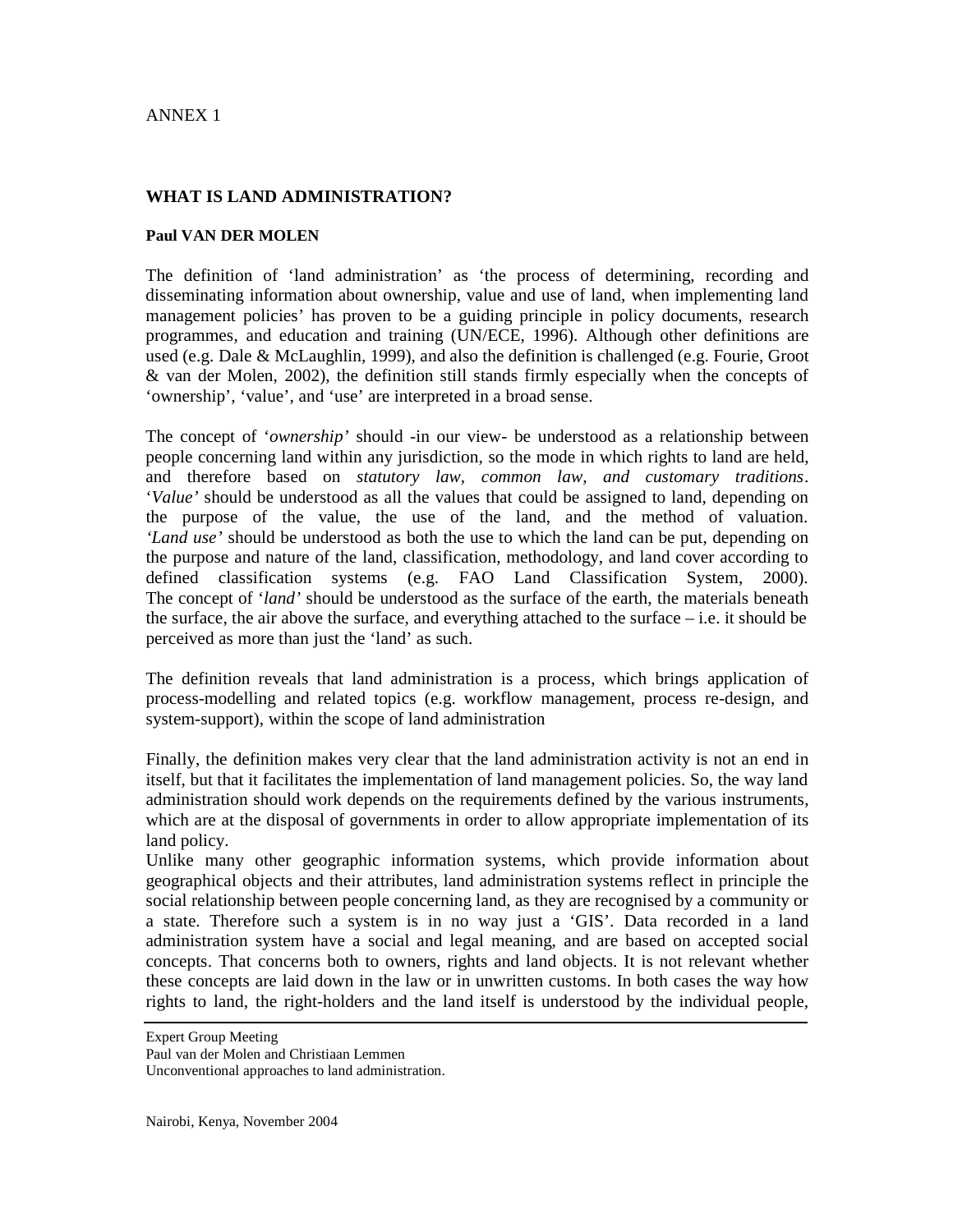determine the content and meaning of the land administration system. These rules, constituting the basic principles for the system and justifying its existence, form the institutional context for land administration. Without rules land administration is not possible, as it will be without a societal and legal meaning. By consequence it will be a meaningless activity, not worth to put any effort in.

Institutional aspects are therefore of paramount importance, The legal framework for land issues, and the mandates and tasks as they are allocated in the public administration to perform the land administration function, determine how the system should function. Other institutional measures also do, although they might be more specific and down to earth, like a requirement to the financial conditions that the government wants to apply on the land administration activity for example that the work should be executed under a cost recovery regime. Rules for investments in the system, the way it should operate, the way the government wants to keep control, all of these can form operational constraints.

Land administration serves various functions in a society. Documents like Agenda21, Habitat etc. relate the land issue very much to poverty reduction, sustainable housing, sustainable agriculture and the strengthening of the role of vulnerable groups in society, like women, farmers, and indigenous groups. Land administration systems are –as said earlier- not a purpose in them. They are part of such a broader land policy.

Land policy reflects the way governments want to deal with the land issue in sustainable development, or as the Guidelines say 'land policy consist of the whole complex of socioeconomic and legal prescriptions that dictate how the land and the benefits from the land are to be allocated'. That of course depends on the culture, history and attitude of a people. It is worthwhile to draw up a picture of the support land administration systems give to the implementation of (the most important) land policy instruments, as there are -at least- (GTZ, 1998):

- *improvement of land tenure security*
- *regulation of the land markets*
- *implementation of urban and rural land use planning, development and maintenance*
- *provision of a base for land taxation.*

Concerning the *improvement of land tenure security*, the legal framework of land administration systems (related to the registration or recording of rights and interest in land) is determining the nature of the security provided. Within the context of the definition of these rights 'in rem' (as an institutional prerequisite), deed-systems provide a different (in casu: less) security compared with title systems. The combination of a strong notary-system (e.g. *Latin Notary)* and a deed registration might however provide as much security as the combination of non-authentic (underhand) documents with a title registration (strong role of the registrar).

Concerning the regulations for the *land market,* land administration systems provide transfer procedures of a different nature. On one hand there are plain procedures of submission of a

Expert Group Meeting

Paul van der Molen and Christiaan Lemmen

Unconventional approaches to land administration.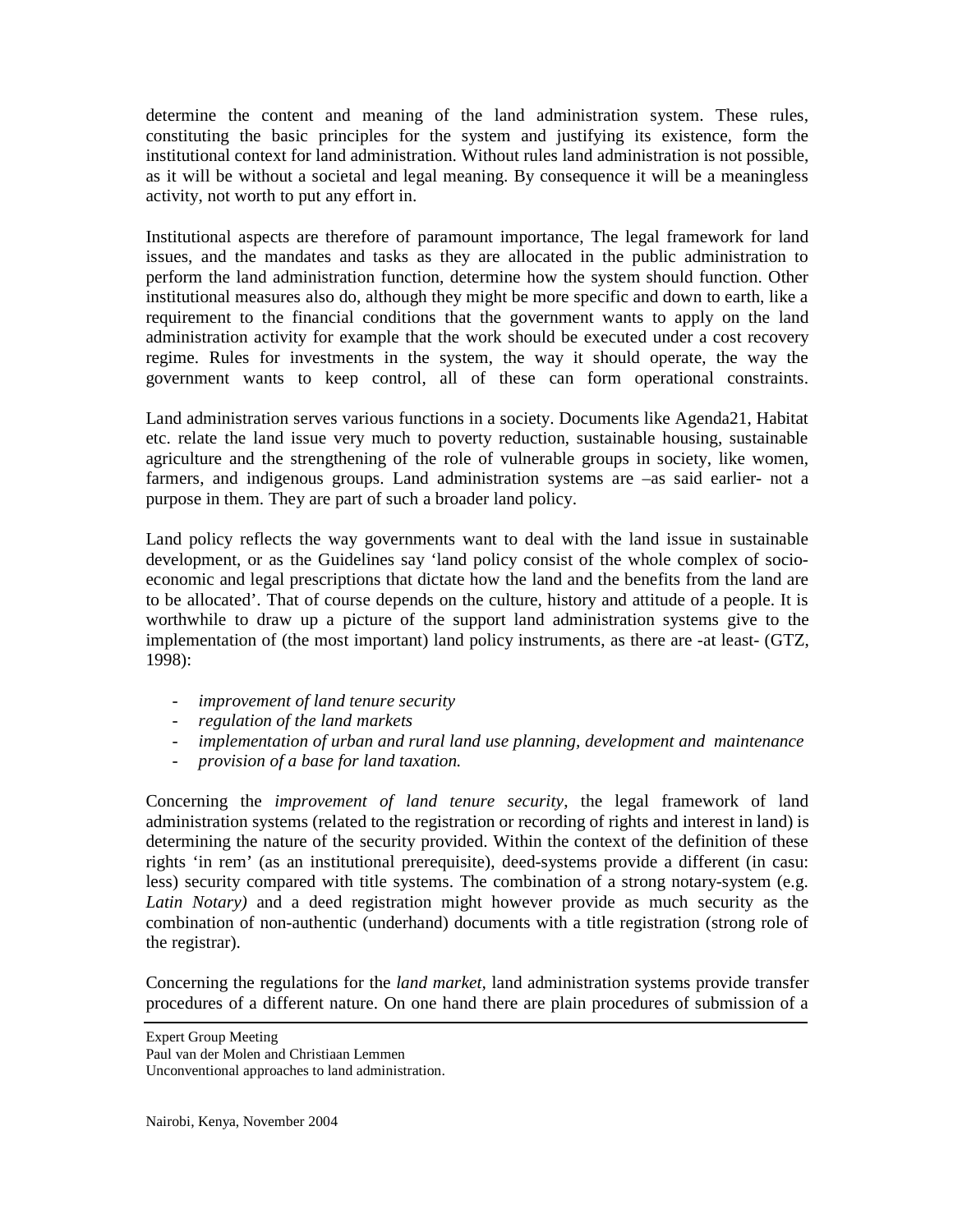transfer document and a recording after a minimum of formalities (e.g. *simple deed registration*). On the other hand there are more complex procedures regarding investigations prior to the approval of the legal impact of the transfer (e.g*. issuing of a title certificate*). Some countries require approval by a chief surveyor, a chief planner or another authority. Advantage is that e.g. a building permit is granted together with the title, while in the first case the procedure for planning- and building permits starts just after the transfer. The process-time necessary for the transfer procedure (for example from the obligatory agreement to the official recording or registration, that is often used as a benchmark) therefore might result in a different '*value*' for the applicant.

Concerning *urban and rural land use planning, development and control*, the support of land administration systems lies foremost in the phase of development and control of a given land use. This activity is to be seen as an intervention by the government in private rights to dispose. Without knowledge about who owns what and where (also in *customary areas*) land management will be hardly possible for the government. From the landowner's point of view, intervention by the government specifically limits his private right to dispose on the actual parcel, being the legal object of his private rights. The intervention takes an ultimate form in the execution of pre-emptive rights and expropriation. Regarding protection of third parties in good faith, pre-emptive rights and expropriation decisions should therefore be recorded in the land administration system.

Concerning the support of *land taxation,* the fact is that land tax is an outstanding example of local tax. Without knowledge about taxable persons, taxable objects and land values (all data to be provided by the land administration system), the generated revenue can not be high. Land taxation in many countries is based on land administration systems.

The *management of environmental resources* is of increasing importance. The measures a government can take, are in many cases executed by imposing restrictions on the use of land. A good example is soil sanitation, where governments can impose to owners of land a compulsory soil cleaning, and can give such measures the status of real right, which means that these orders have legal power against third parties (e.g. new owners). Therefore these public encumbrances are eligible for registration.

### **REFERENCES**

Dale P. & McLaughlin J.D., 1999, Land Administration, Oxford UK Oxford University Press Fourie, C., van der Molen, P., Groot R., 2002b, 'Land Management, Land Administration and Geo-spatial Data: Exploring the Conceptual Linkages in the Developing World, Geomatica Vol. 56 Nr. 4 (2002)

Kirk M. & Löffler U. & Zimmermann W., 1998, Land Tenure in Development Cooperation, GTZ, Universum Verlagsanstalt GMBH Wiesbaden Germany

UN/ECE/WPLA, 1996, Land Administration Guidelines, New York/Geneva, UN Publication.

Expert Group Meeting

Paul van der Molen and Christiaan Lemmen

Unconventional approaches to land administration.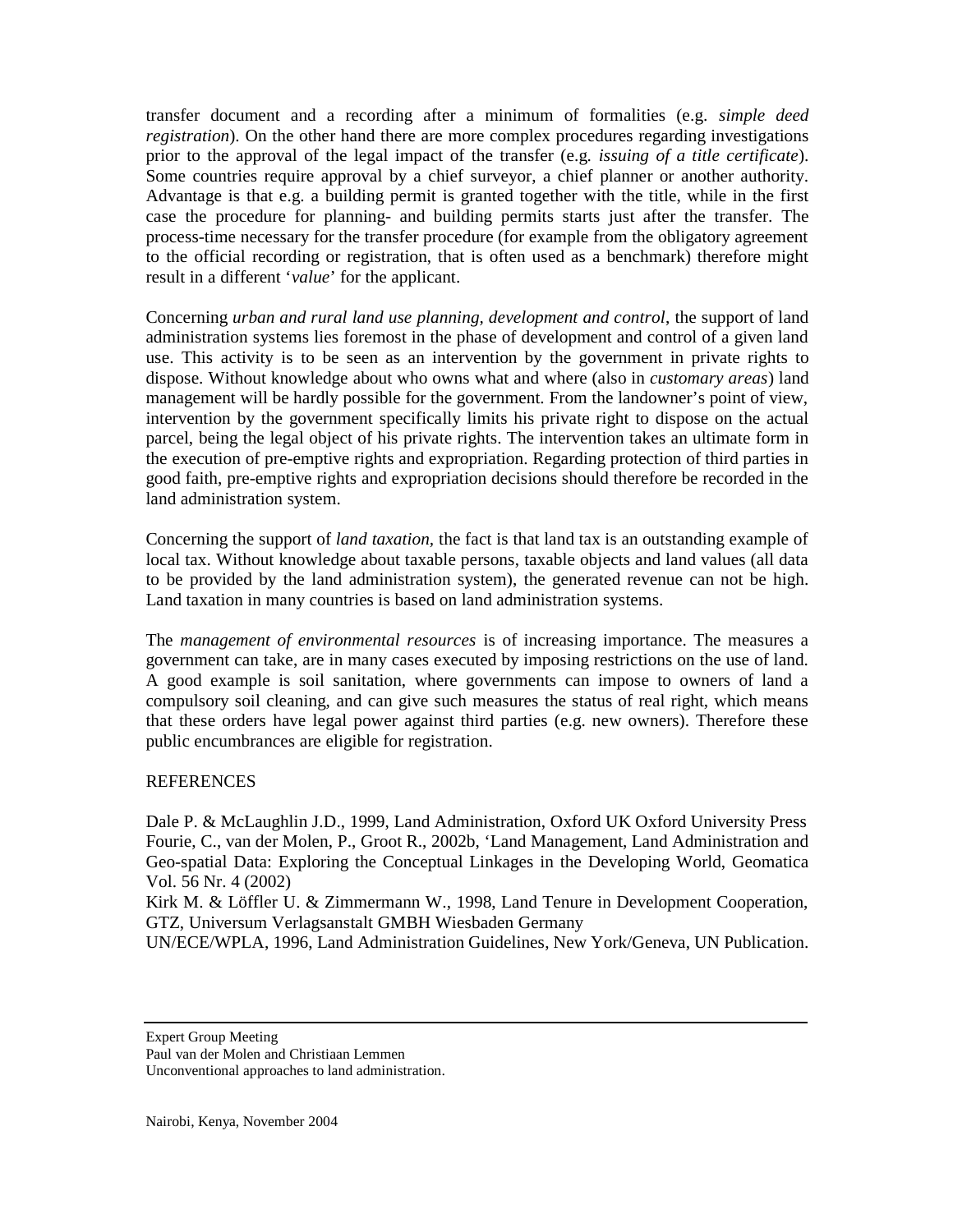# **AN INVENTORY OF THE WORLDWIDE STATUS QUO OF LAND ADMINISTRATION SYSTEMS**

### **Paul VAN DER MOLEN**

An inventory of the status quo will be conducive to an understanding of the development of land administration systems.

This inventory must necessarily be 'quick and fast' in nature, a restriction which is due both to the abundance of information about land administration and to the poor quality – or at the very least non-systematic nature – of the statistical documentation that is available. Although FIG is endeavouring to develop specific benchmarks, this programme is still somewhat premature (Steudler & Kaufmann, 2002).

### **1 Industrialised countries**

Industrialised countries (such as the countries in Western Europe and Canada, Australia, New Zealand, Korea) possess land administration systems encompassing the entire country (UN/ECE/WPLA 2001a). These countries are confronted with problems in the registration of public land rights. The public-law rights and interests in land are becoming increasingly important, and of almost equal importance as private rights to land. In addition, they encounter difficulties with the incorporation of native titles (Maori, Aboriginal, Inuit, Indian, etc.) and, from a more technical perspective, the re-engineering of their legacy systems (Williamson, 2001) (FIG, 1999

### **2 Central and Eastern Europe**

Countries in Central Europe and the former Soviet countries possess land tenure forms based on longstanding traditions (civil-code families) which are generally accepted by their societies. They do encounter some problems with the tenure rights of minorities (such as members of their populations of Roma origin); they are also confronted with challenges in the enforcement of their legislation on land issues and the completion of their land registers and cadastral systems. However many of these countries have now made excellent progress in the implementation of their systems. The differences exhibited between the various countries largely reflect the extent to which their traditional land registers and cadastres were maintained during the Communist era (Ossko & Hopfer, 1999):

- were present *and* maintained: Hungary, the Czech Republic, Slovakia, Poland (to some extent), and the former Yugoslavian states
- were present but *not* maintained: Rumania, Baltic states, Bulgaria
- were not present: the former states of the Soviet Union

Expert Group Meeting

Paul van der Molen and Christiaan Lemmen

Unconventional approaches to land administration.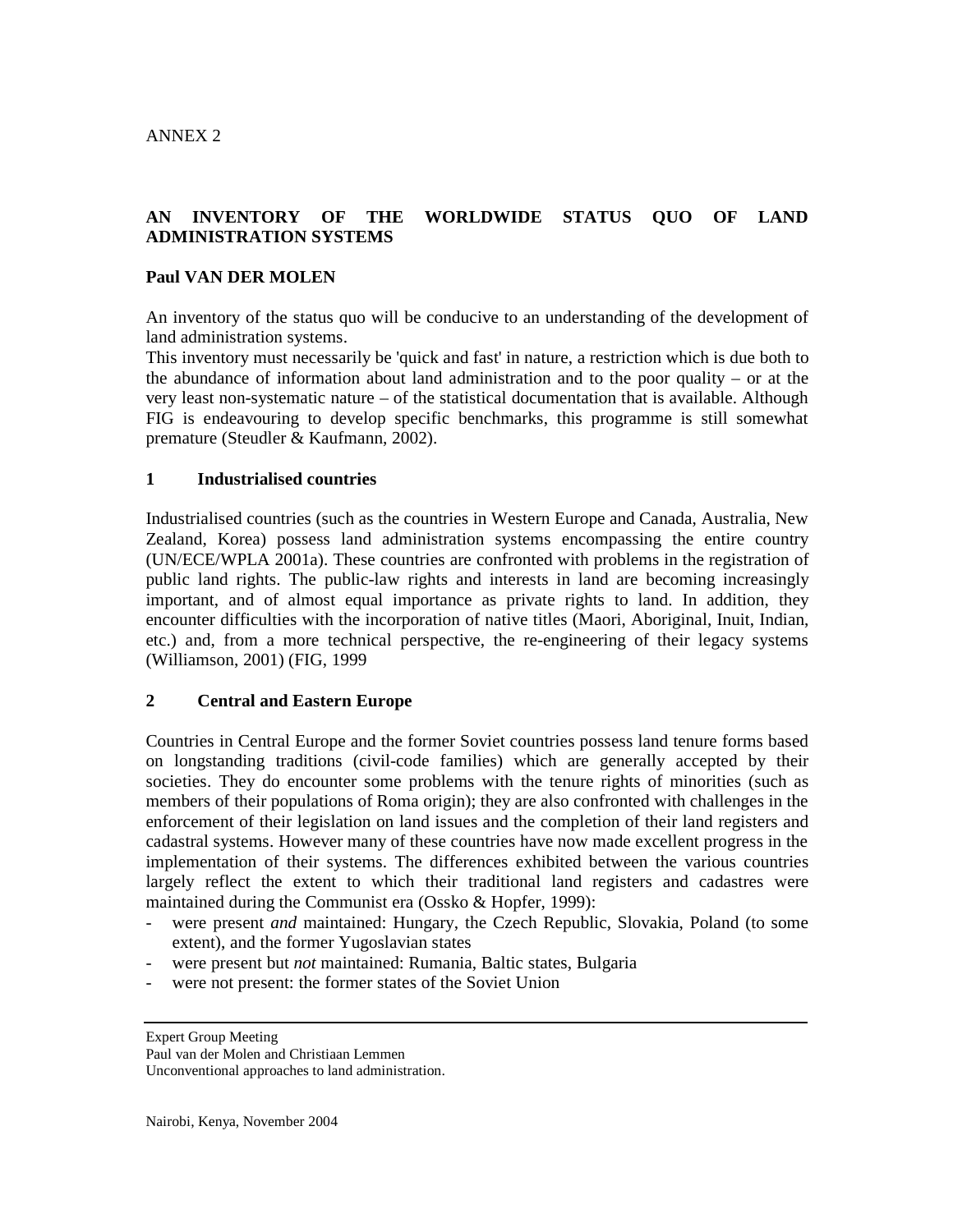For example, Hungary has almost completed the implementation (scheduled for 2005) (Ossko & Niklazs, 1998), as has the Czech Republic (scheduled for 2006) (Šima, 2000), whilst Armenia has already issued 2.5 million what are referred to as *temporary titles* for all agricultural land and all urban apartments (Vardanyan, 2001), and Albania has issued what are referred to as *cadastral certificates* for 3 million properties (Dubali, 2000).

# **3 Latin America**

Countries in Latin America are making continued efforts to implement land reform (efforts which date from the beginning of the  $20<sup>th</sup>$  century, and were first initiated in Mexico, in 1917) that are intended to provide the poor and landless members of their societies with some form of secure property (Zoomers, 2000). These land-reform measures have not always proven successful, since problems have frequently been encountered with:

- the excessively slow issue of titles
- land records which bear little resemblance to the current situation
- registration of the land which often exacerbates uncertainty and conflicts with respect to titles
- registration which threatens the security of many holders of customary rights
- the issue of land titles which do not result in the reallocation of land to the most efficient users

For example, during the years between 1990 and 1996 only 80,000 of Brazil's 4.8 million landless families were issued with titles; moreover some 45% of the country's total agricultural land is still comprised of ranches with an area in excess of 1000 hectares (Osava, 1999). Extreme forms of land concentration are still encountered all over Latin America. IMF and the WB perceive the redistribution of land as possessing the highest priority in the region. Most countries have adopted what is referred to as a *neo-liberal land policy* that entails a preference for the privatisation and individualisation of property. However analyses have revealed that, depending on the local conditions, communal tenure systems could constitute a more cost-effective solution to the problem as compared to the abandonment of these systems in favour of freehold titles and the subdivision of common land (Zoomers, 2000).

The Ecuadorian cadastre encompasses only 50% of the country (Salazar, 2001), although the country is making excellent progress.

Guatemala could be representative of the post-conflict countries (Nicaragua 1989-1990, San Salvador 1992); 95% of the rural parcels have not been registered. Consequently one section of the 1996 Peace Treaty (Par. 38) stipulates the objective of arriving at a multi-user land registry and cadastral system (Godinez, 2001).

# **4 Africa**

Africa's land administration systems are still essentially of the nature of what is referred to as a *dual system of land tenure*, i.e. their systems encompass a variety of types of land tenure concepts within one specific country. These countries combine Western-style ownership based on an individual relationship between man and land (although often based on feudal relationships) with customary concepts of tenure based on the ownership of land by communities – a village, family, tribe or clan – of which each individual is a member. In the

Expert Group Meeting

Paul van der Molen and Christiaan Lemmen

Unconventional approaches to land administration.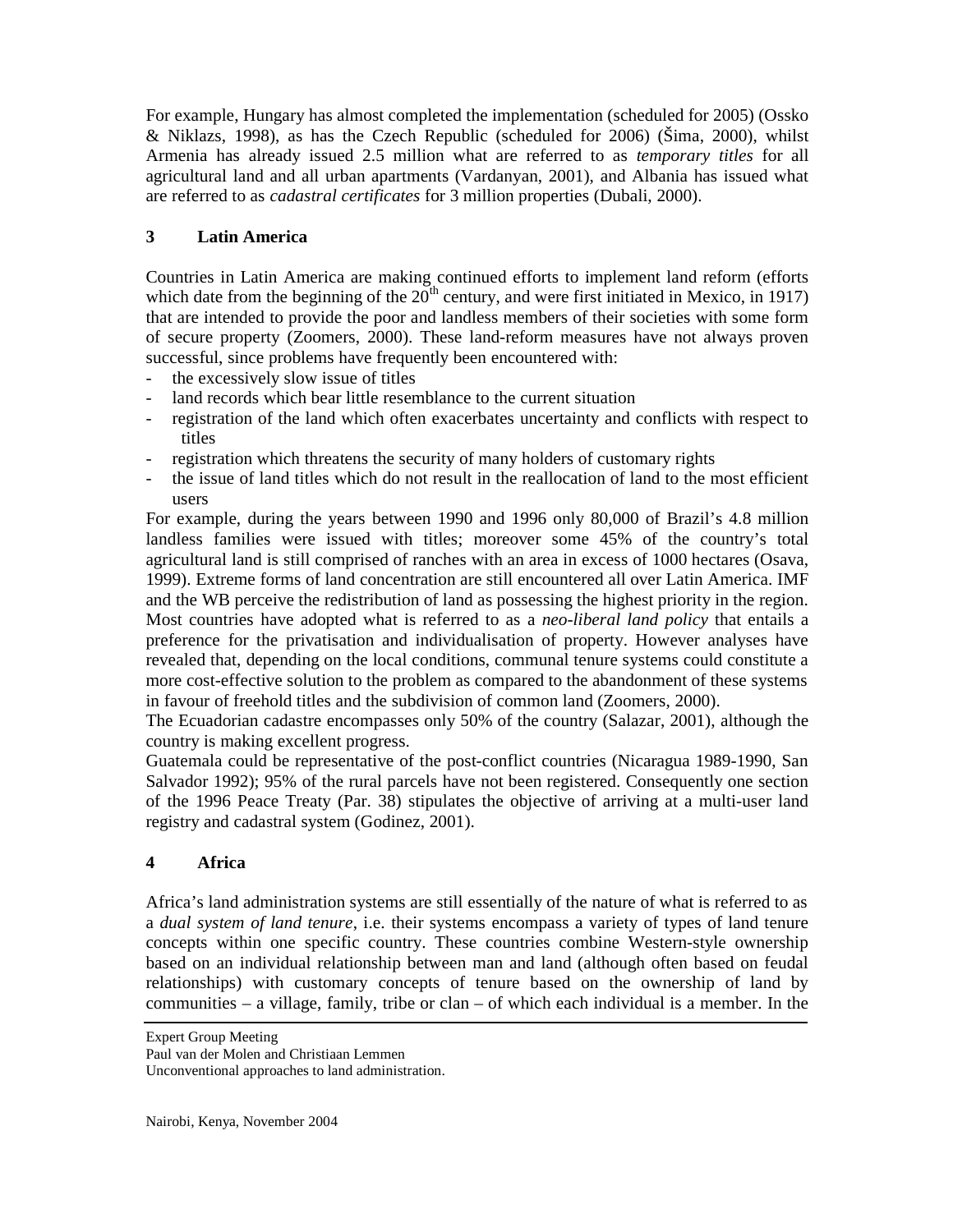customary concept the relationship between an individual and the group to which they belong dominates their relationship with the land. Although the majority of African countries have adopted western-style legislation, experience has revealed that this does not exert an influence on the conduct of their populations with respect to their existing normative system  $-$  i.e. what is referred to as *legal pluralism* (von Benda-Beckmann, 1991). It has been established that 31 of 44 African countries have implemented individual ownership as the official form of land tenure and at least 9 possess a combination of individual and customary forms of land tenure, whilst customary tenure is the de facto form in 36 countries (Bruce, 1998). It is an interesting question as to whether people in these non-registered areas perceive themselves as possessing security of tenure. Bruce & Migot-Adholla (1993) studied land tenure security in Africa in collaboration with the World Bank, the International Crop Research Institute, and the Land Tenure Centre of the University of Wisconsin (USA). Their study revealed that people governed by customary rights to land possess a feeling of security with respect to the strength and duration of the tenure of their land, as well as with respect to the assurance provided for their title. These people are cognisant of the unwritten traditional rules, and they can anticipate and predict the impact of their conduct. The unwritten customary-tenure rules can provide for a normative system that is sufficiently transparent, reliable, predictable and practicable. The study cited the example of Burkina Faso, where the problems began on the government's introduction of new land-tenure legislation that was vague with respect to the relevant definitions; as a result of the debates on and discussions about these definitions the legislation was not implemented. However the proclamation of this legislation did immediately result in uncertainty. In Ghana the flimsiness of the existing cadastral system resulted in an increased amount of litigation about overlapping rights to land. In Uganda the land law transformed landowners into holders of leases issued by the government, in turn exposing them to new risks of losing their land (new legislation has since been introduced, although there are problems with enforcement) (Worldbank, 2002).

For example, in Ghana 80% of the land is governed by customary tenure, whilst the remainder is government land and private land. Registration pertains primarily to urban land, whilst work has now begun on the registration of rural land (Abu, 2001). In Zimbabwe 42 % of the land is communal land, whilst the rest is freehold (large farms) (Chimhamhiwa, 2000). Africa has adopted an extremely innovative approach to the creation of new forms of land tenure that are intended to speed the land-registration process. Well-known examples of these forms include village titles (Tanzania, Zimbabwe) (Lugoe, 1996), certificates of occupancy or rights of occupancy (Tanzania, Nigeria) (Sule, 2000), group ranches (Kenya) (Waiganjo, 2001), flexible titles (Namibia) (Juma, 2001)(de Vries, 2000), customary rights issued by Land Boards (Botswana, Uganda, Namibia) (Toulmin, 2000), co-ownership (Mozambique) (Worldbank, 2002), communal titles for Community Property Associations (South Africa, which will probably be replaced by the customary commonhold system) (van den Berg, 2000) (Cousins, 2002)(Durand-Lasserve & Royston, 2002).

# **5 Asia and Australia**

Countries in Asia, and Australia, possess a variety of forms of land tenure. Turkey possesses a western-style land tenure system, and is making good progress in its registration of built parcels of land: all the urban land and 64% of the rural lands have now been registered

Paul van der Molen and Christiaan Lemmen Unconventional approaches to land administration.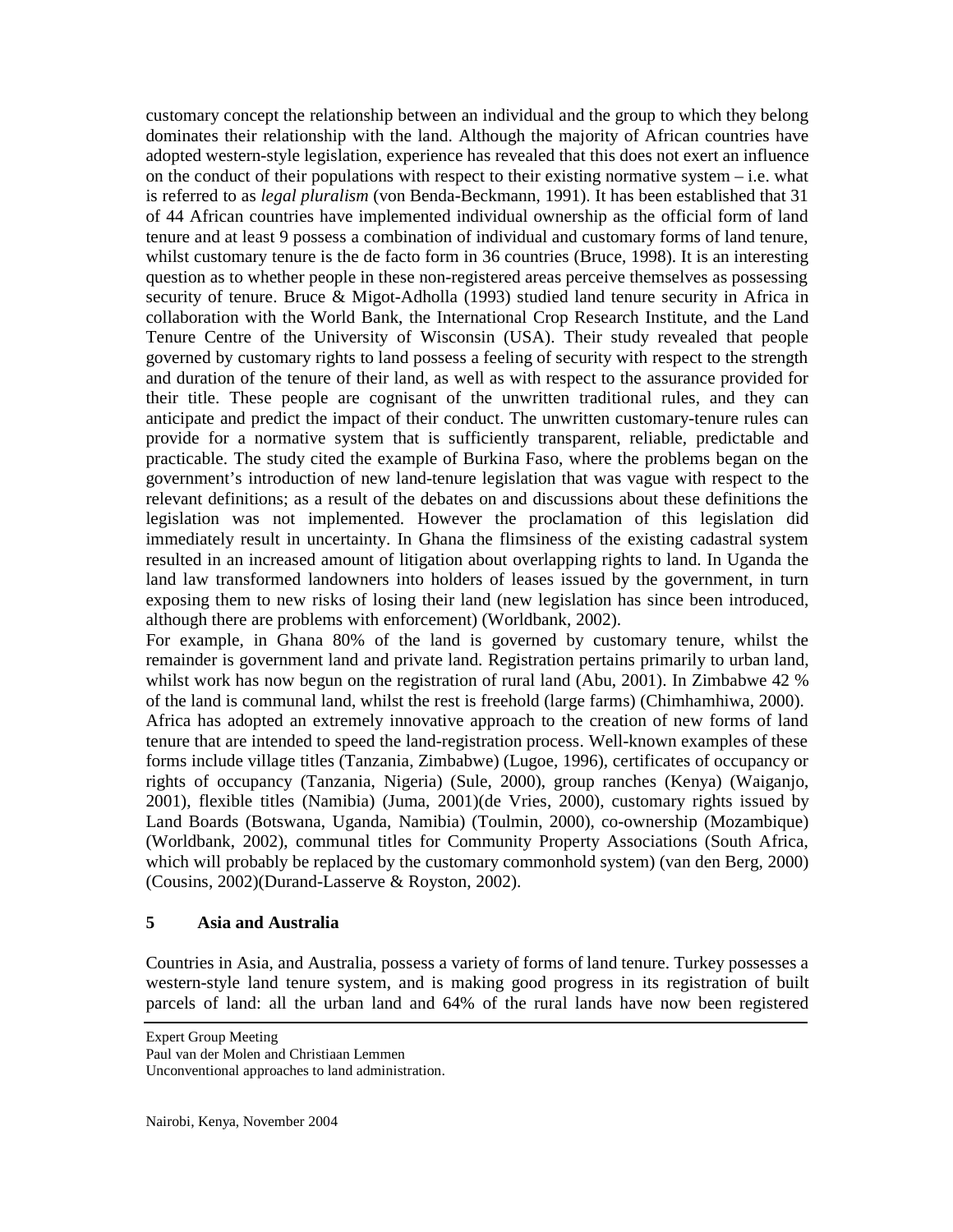(Erdogan & Sahin, 1998). Arabic countries employ a form of land tenure based on the Islamic faith (Mulk, Miri, Waqf, and Musha). Little information is available about their land registry and cadastral systems (Mouyen Sayegh, 2002). Land ownership in China is vested in the State (the people), whereby members of the public are entitled to land-user rights. Many other countries, in analogy with Africa, possess dual tenure systems. In Fiji 84% of the country is under customary tenure, i.e. what are referred to as *native leases* (Rakai, 1995). In Tonga all land owned by the King (the feudal system), whereby all male Tongans are entitled to the allocation of one plot of land for a house – a title which, however, cannot be bought or sold (Vi, 2001). In the years following the overthrow of the Khmer Rouge in Cambodia 10% of the country has been registered; it was decided to grant occupiers of land a certain title provided that they could furnish some evidence of occupancy during the last 5 years. A total of 4.5 million claims to land were submitted in 1992, of which – as mentioned above – 10% have been granted to date. Consequently in practice the country's population perceive a claim stamped for approval as a title to land – land which can even be mortgaged (Thörhönen, 2001). Thailand does not possess a form of customary tenure, since the occupancy rights of farmers are no longer recognised and are replaced by ownership (the Land Code, 1954). Land users in Vietnam are entitled to exchange, transfer, lease, inherit, and mortgage land use rights allocated to them by the State (Land Law Amendment 1998). At present there is no registration of land rights. The Philippines possesses some customary tenure (*ancestral domains* totalling about 2 million hectares) in combination with land reform (4 million hectares) and a Torrens system (coverage unknown; in 1996 this pertained to about 800 of the 1500 municipalities) (Guillermo, 2000).

#### REFERENCES

Abu, S.Z. , 2001, Land Registration System for the customary are at the local level in Ghana, PM Thesis ITC Enschede NL

Benda-Beckmann F, von, 1991, Legal uncertainty and land management, in Make Haste Slowly, Savenije H & Huijsman A (eds.), KIT

Berg A. J. van der., 2000, Initiatives towards creating an equitable land market in post apartheid South Africa, Proceedings FIG Commission 7 Hamburg

Bruce J.W. & Migot-Adholla S.(eds.), 1993, Searching for Land Tenure Security in Africa, Kendall Hunt Publishers, Dubuque Iowa

Bruce J.W. , 1998, Country Profiles of Land Tenure Africa, 1996, Research paper 130, Land Tenure Centre University of Wisconsin-Madison, USA.

Chimhamhiwa, D.A., 2000, Case Study of Parcel Subdivision in Zimbabwe, ITC MSc Thesis, Enschede NL

Cousins, B, 2002, Reforming Communal Land Tenure in South Africa, University of Capetown

Dubali A., 2000, Introduction to the Albanian Immovable Property Registration System, Proceedings Workshop UN/WPLA Tirana Albania

Durand-Lasserve A & Royston L, 2002, Holding their ground, Earth Scan London UK Erdogan, T., and Sahin, N., 1998, 'Land Registry and Cadastre Activities in Turkey', FIG Brighton UK

Expert Group Meeting

Paul van der Molen and Christiaan Lemmen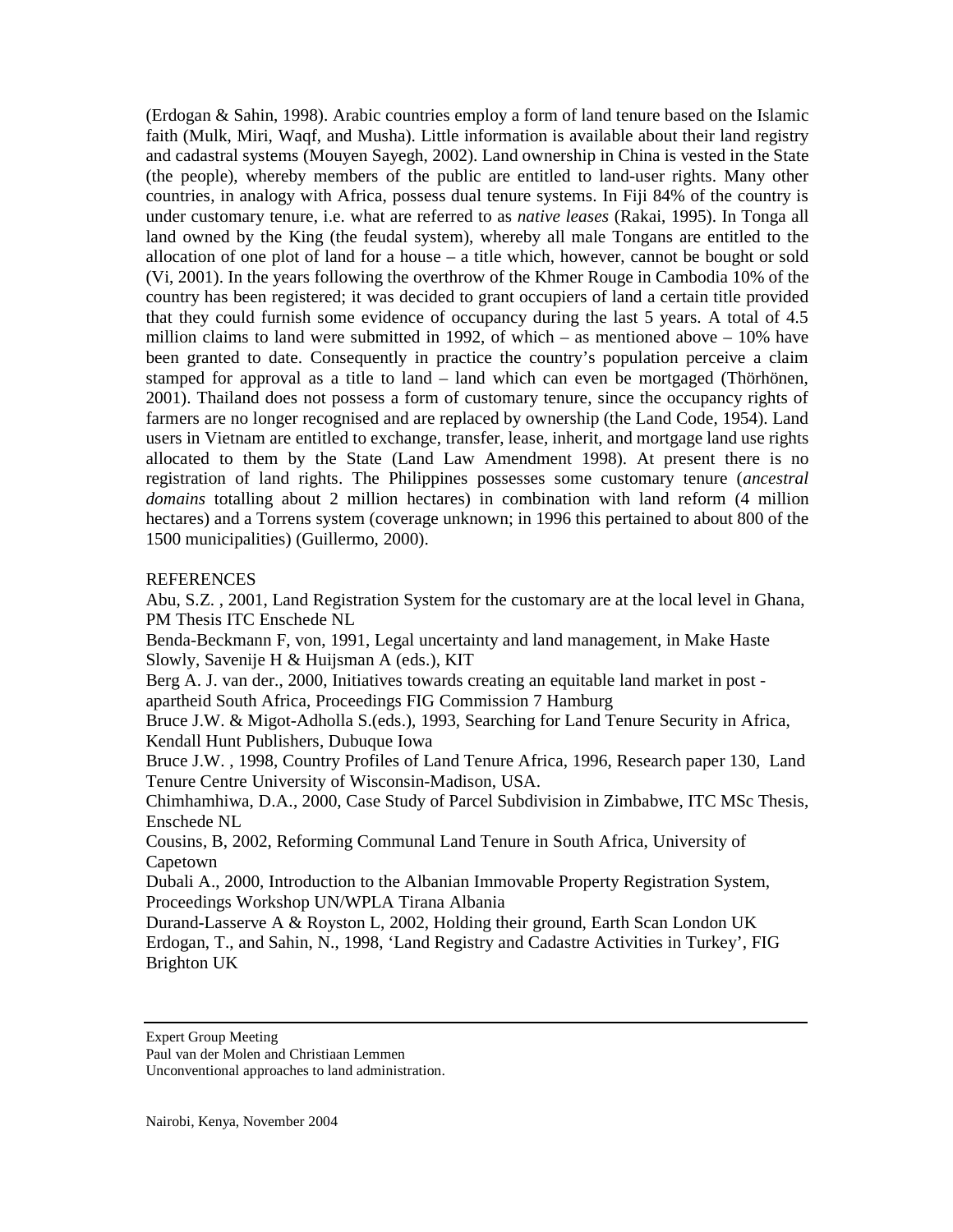FIG, 1999, Proceedings International Conference on Land Tenure and Cadastral Infrastructures, Melbourne

Godinez Garcia E.Y., 2001, Development of a Cadastral Infrastructure in Guatamala, ITC MSc Thesis Enschede NL

Guillermo G.D., 2000, Modern trends in land administration in the Philippines, ITC Enschede Juma S.Y. & Christensen S.F., 2001, Bringing the informal settlers under the register- the Namibian Challenge, Proceedings International Conference on Spatial Information for Sustainable Development paper number TS8.3, ISK/FIG/UN Nairobi Kenya

Lugoe F.N., 1996, Tanzania re-examines its policies on Land, Surveying World No 24

Mouen Sayegh, 2002, Cadastre in Jordan, DVW Bayern Mitteilungen Jahrgang 54

Osava M., 1999, Brazil's Agrarian Reform faces Identity Crisis, D+C No 4

Osskó A. & Niklazs L., 1998, Computerisation of the Unified Land Registration System in Hungary, Proceedings FIG Brighton Vol. Comm. 7 page 361-373

Osskó, A., and Hopfer, A., 1999, 'Eastern Europe's lessons from the past and aspirations for the future', UN/FIG Melbourne

Rakai, M.E.T. & Ezigbalike C., & Williamson I., 1995, Traditional Land Tenure Issues for LIS in Fiji, Survey Review 33/258

Salazar Martinez R.J. F., 2001 Business Process to design a Cadastral Data Infrastructure in Ecuador, MSc Thesis ITC Enschede NL

Šima J., 2000, Surveying, Mapping, and Cadastre in Czech Lands-History, Present State and Perspectives, FIG WW Prague

Steudler D & Kaufmann J, 2002, Benchmarking Cadastral Systems, FIG Commission 7 Sule A.R., 2000, Strains on Cadastral Surveying in Nigeria, Survey Review 35/276 (4- 2000) Törhönen M.-P., 2001, Developing land administration in Cambodia, CEUS Computer Environment and Urban Systems Vol. 25 Number 4-5, page 407-429, Pergamon/Elsevier Science Ltd. Oxford

Toulmin, C., and Quan, J., 2000, 'Evolving land rights, policy and tenure in Africa', DFID/IIED London

UN/ECE/WPLA, 2001a, Inventory of Land Administration Systems in Europe and North America, HM Land registry on behalf of UN Geneva

Vardanyan M., 2001, The Armenian Experience on Cadastre System, Proceedings WPLA Yerevan (Armenia)

Vi, T.F., 2001, Promoting Efficient Land Transfer Process to improve Access to Land in Tonga, PM Thesis ITC Enschede NL

Vries, W. de., 2000, Progressive Title Registration and Land Measuring in Southern Africaeducational implications, South Africa Journal of Surveying and Geo-information Vol.1 No 4 Wainganjo C.  $\&$  Ngugi P.E.N, 2001, The effects of existing land tenure systems on land use in Kenya today, Proceedings International Conference on Spatial Information for Sustainable Development paper number TS6.2, ISK/FIG/UN Nairobi Kenya

Williamson, I, 2001, Re-engineering land administration systems for sustainable development from rhetoric to reality, ITC Journal JAG Volume 3 Issue 3, 2001

Worldbank Land Policy Workshops, 2002, Uganda, Mexico, Cambodia, Hungary Worldbank, 2001, 'Land policy and Administration', Preliminary Draft, Washington Zoomers, A., 2000, 'Current land policy in Latin America', KIT Amsterdam NL

Expert Group Meeting

Paul van der Molen and Christiaan Lemmen